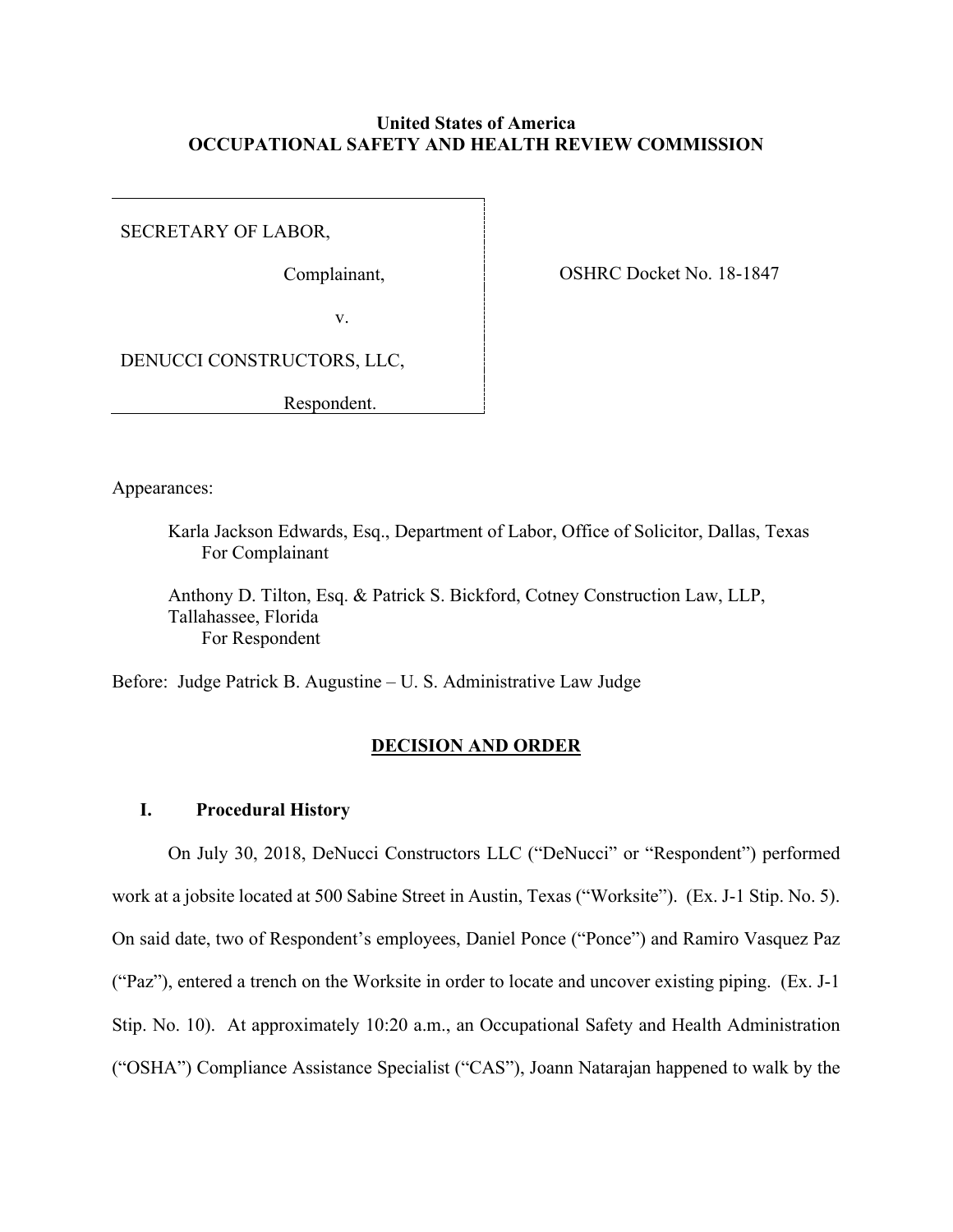Worksite. (Tr. 39, 42-43). As CAS Natarajan walked past the Worksite, she observed two employees digging under and around four exposed pipes in the bottom of the trench. (Tr. 39, 42- 43, 47-48, 50, 65-66). Based on her visual observations of the trench depth, angle, sides, and sloughing of soil into the trench, she determined the trench was unsafe. (Tr. 51-56).

CAS Natarajan notified OSHA about what she observed. (Tr. 54-56). In response, OSHA initiated an inspection of Respondent and the Worksite. (Tr. 284). As a result of the inspection, Compliance Safety and Health Officer ("CSHO") Darren Beck recommended, and OSHA issued, a Citation and Notification of Penalty ("Citation") alleging two violations of the Act. (Tr. 320- 321; Ex. C-2). The Citation alleged Respondent failed to train its employees on unsafe excavation conditions, exposed its employees to a cave-in hazard and proposed a penalty of \$12,934. *See* 29 C.F.R. §§ 1926.21(b)(2), 1926.652(a)(1). Complainant withdrew Citation 1, Item 1, at the beginning of the trial. (Tr. 9-10). *Cuyahoga Valley Ry. Co. v. United Transp. Union*, 474 U.S. 3 (1985) (holding Secretary's discretion to withdraw citation is unreviewable). As a result of the withdrawal, the only remaining item before the Court was Citation 1, Item 2, with a proposed penalty of \$6,467. (Tr. 9-10, 321-324).

Respondent filed a timely notice of contest bringing the matter before the Occupational Safety and Health Review Commission (the "Commission"). The matter was designated for Simplified Proceedings by the Chief Administrative Law Judge and assigned to this Court on December 17, 2018. On January 31, 2019, Respondent moved to discontinue simplified proceedings in favor of conventional proceedings, which motion was granted on February 19, 2019. A trial was held on August 8 and 9, 2019, in San Antonio, Texas. The following individuals testified: ([1](#page-1-0)) CAS Natarajan; (2) Ramiro Vasquez Paz, through an interpreter,<sup>1</sup> one of

<span id="page-1-0"></span><sup>1</sup> Edith Serna Pintac was sworn in as a licensed court interpreter without objection from either party. (Tr. 82-85, Ex. J-2).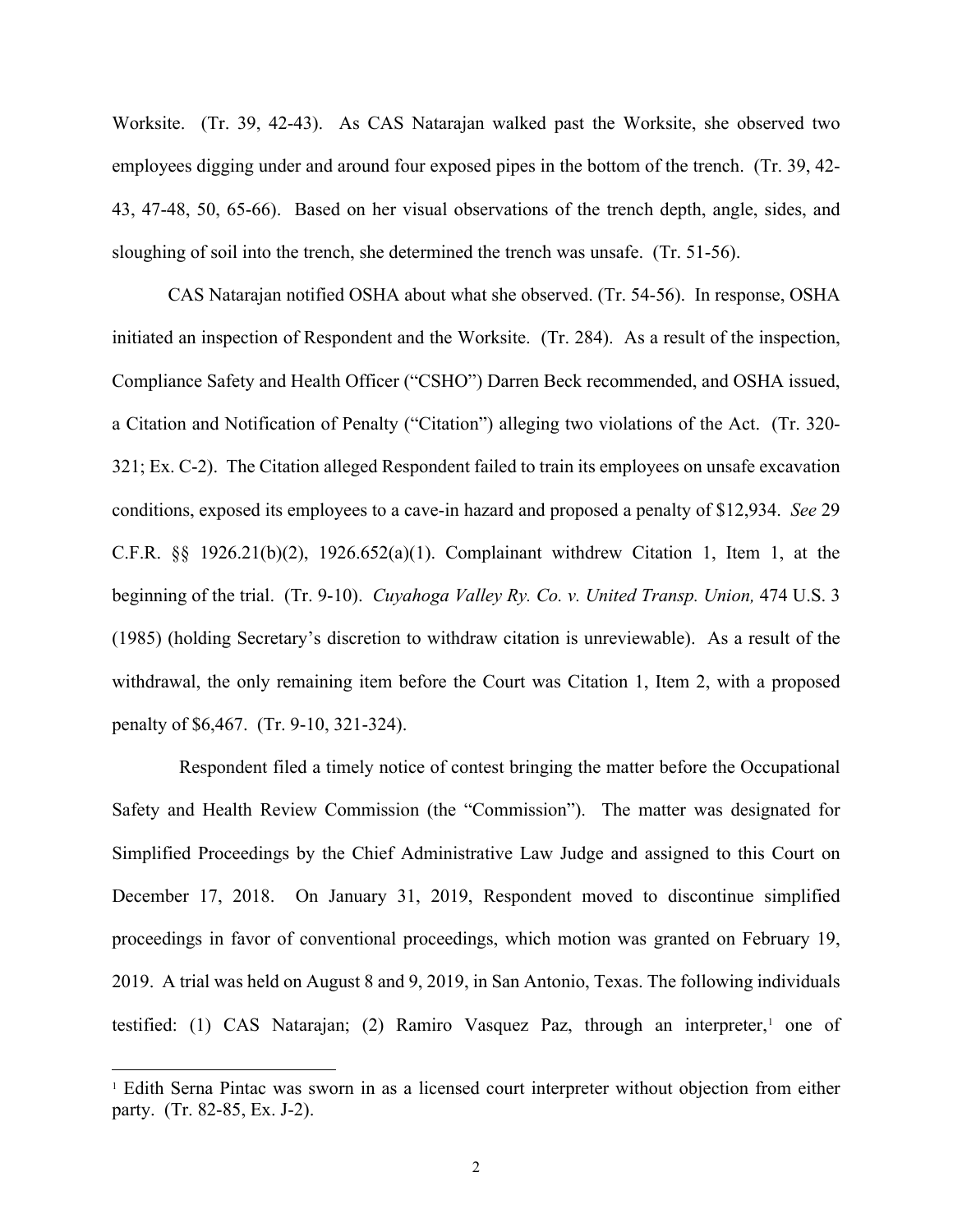Respondent's laborers; (3) Daniel Ponce, through an interpreter, another one of Respondent's laborers; (4) Jorge Morales, through an interpreter, Respondent's Worksite Foreman; (5) David Lucas, Respondent's Superintendent; and (6) CSHO Darren Beck. Both parties submitted timely post-trial briefs.[2](#page-2-0) Pursuant to Commission Rule 90, after hearing and carefully considering all the evidence and the arguments of counsel, the Court issues this Decision and Order as its findings of fact and conclusions of law.

## **II. Stipulations & Jurisdiction**

The parties stipulated to various facts, including several jurisdictional details.<sup>[3](#page-2-1)</sup> (Ex. J-1). Based on the Joint Stipulations, the Court finds the Commission has jurisdiction over this action pursuant to Section 10(c) of the Act, 29 U.S.C. § 659(c). Further, the Court obtained jurisdiction over this matter under section 10(c) of the Act upon Respondent's timely filing of a notice of contest. *Id.* The Court also finds Respondent was an employer engaged in a business and industry affecting interstate commerce within the meaning of sections 3(3) and 3(5) of the Act, 29 U.S.C. §§ 652(3), (5).

<span id="page-2-0"></span><sup>&</sup>lt;sup>2</sup> Affirmative defenses not raised at the hearing are deemed waived and abandoned by Respondent. *Corbesco, Inc. v. Dole,* 926 F.2d 422, 428–29 (5th Cir. 1991). In its Answer, Respondent raised several affirmative defenses, including unavoidable employee misconduct and infeasibility, that Respondent did not pursue at the hearing or in its post hearing brief. Any affirmative defenses not raised at the hearing are deemed waived by Respondent. *Corbesco, Inc. v. Dole*, 926 F.2d 422, 428–29 (5th Cir. 1991). As such, the Court deems these affirmative defenses abandoned. *See Georgia-Pacific Corp.,* 15 BNA OSHC 1127, 1130 (No. 89-2713, 1991).

<span id="page-2-1"></span><sup>&</sup>lt;sup>3</sup> References to the parties' Joint Stipulations will indicate the source and specific stipulation, e.g., "Stip. No. \_\_\_". The Joint Stipulations were received and admitted as J-1.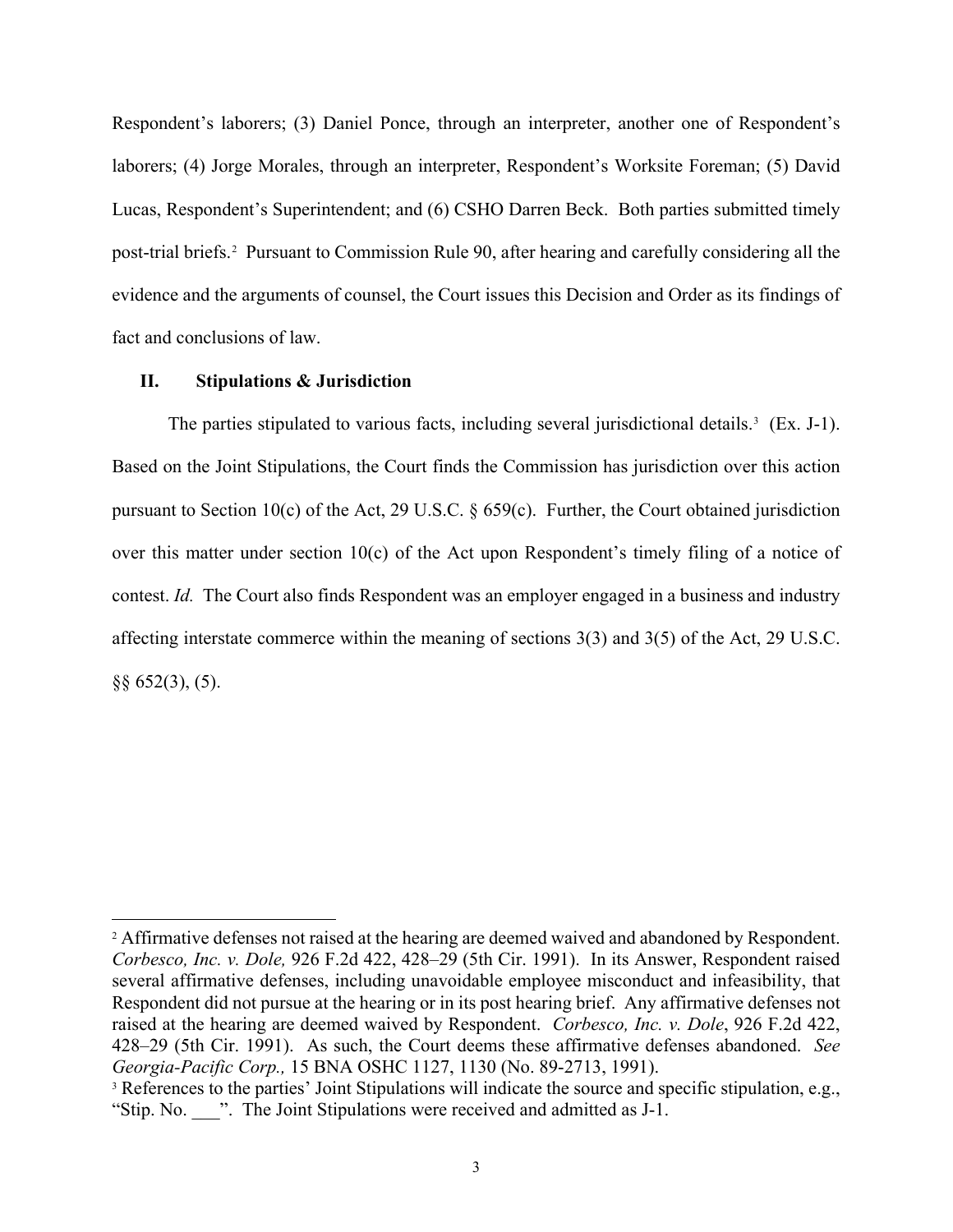### **III. Factual Background**[4](#page-3-0)

### *The Company and Worksite*

DeNucci Constructors, Inc. operates as a construction company performing various construction and excavation services in the State of Texas. (Tr. 8; Ex. J-1 Stip. Nos. 2, 5). In 2018, DeNucci was engaged in construction and excavation work on a Worksite located on Sabine Street in Austin, Texas, with at least seven employees. (Ex. J-1 Stip. Nos.  $5 \& 6$ ).

DeNucci's Worksite management consisted of a general superintendent and Worksite foreman. (Ex. J-1 Stip. No. 6). On July 30, 2018, DeNucci's general superintendent was David Lucas and its Worksite foreman was Jose Martin Morales. (Ex. J-1 Stip. No. 6). Both individuals oversaw all operations at the Worksite, including the excavation of a trench. (Ex. J-1 Stip. Nos. 6, 7, 8, 10, 12). On July 30, 2018, Superintendent Lucas and foreman Morales knew two DeNucci laborers, Daniel Ponce and Ramiro Vasquez Paz, entered the trench to locate existing piping. (Ex. J-1 Stip. Nos. 10, 12).

### *The Trench*

On July 30, 2018, DeNucci's operator, Miquel Hernandez, dug a trench at the Worksite with an excavator. (Ex. J-1 Stip. Nos. 6, 8). DeNucci was attempting to locate existing communication lines to replace them with new ones. (Tr. 160, 179, 236-239; Ex. R-28 at 1). At the bottom of the trench, DeNucci's employees located four pipes at approximately 8-9 feet deep. (Tr. 40, 51, 292, 299-300, 385-386; Exs. R-13 at p. 2, R-21 at p. 4). At approximately 10:00 a.m., DeNucci's employees Paz and Ponce entered the trench to hand dig the soil surrounding the four pipes. (Tr. 39-40, 47, 87-88, 385-386; Exs. J-1 Stip. No. 10, R-28 at p. 1). In order to enter the trench, both employees climbed down a ladder leaning on the northern end of the trench. (Tr. 48-

<span id="page-3-0"></span><sup>4</sup> The factual background is based on the credible record evidence, as discussed below, and consideration of the record as a whole. Contrary evidence is not credited.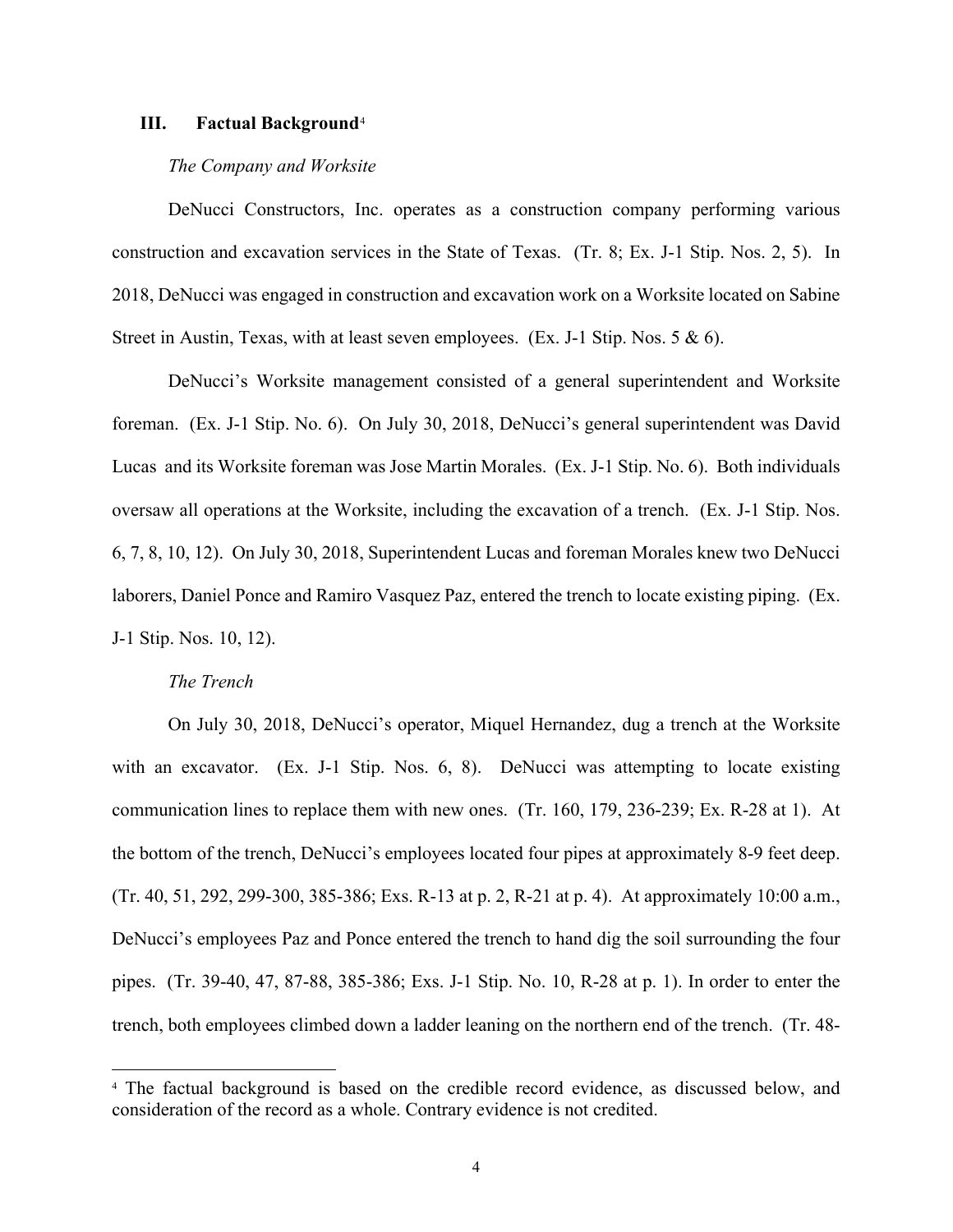49, 89-90). Paz testified before he entered the trench, he could see the four pipes at the bottom of the trench because they had already been exposed. (Tr. 109-110). Paz further testified in order to hand dig around the pipes, he had to step off the ladder and stand on the bottom of the trench. (Tr. 90). Superintendent Lucas corroborated Paz's testimony by testifying he observed both Paz and Ponce standing at the bottom of the trench while they dug around the exposed pipes. (Tr. 258- 259). Ponce and Paz were in the trench for approximately 5-15 minutes. (Tr. 241; Ex J-1 Stip. No. 11).

After DeNucci's employees had entered the trench, OSHA CAS Natarajan walked by the Worksite, by happenstance, while on her way to an unrelated conference. (Tr. 39-41). As CAS Natarajan was walking by the Worksite, she observed two men in the bottom of a trench digging around four exposed pipes. (Tr. 39, 50). Through her observations, Natarajan estimated the trench to be 8-9 feet deep, lacked proper sloping, had material sloughing into it, and was ultimately unsafe. (Tr. 54-56). Based on her observations and experience, Natarajan called the OSHA Austin Area Office to make a safety hazard referral. (Tr. 55-56).

### *The OSHA Inspection*

After receiving the referral from CAS Natarajan, CSHO Darren Beck traveled to the Worksite and inspected it the same day. (Tr. 284-285). Through the course of CSHO Beck's investigation, he spoke with David Lucas, Jose Martin Morales, Daniel Ponce, Ramiro Vasquez Paz, and Paul DeNucci, the owner of DeNucci. (Tr. 299-300, 319-320, 356-357, 391; Exs. J-I Stip. No. 6, C-2). As a result of Beck's investigation, he determined while Ponce and Paz were in the trench it was hazardous and not in compliance with the cited standard. (Tr. 316-319, 387-391). CSHO Beck found, *inter alia¸* the soil was Type B, the trench was 8-9 feet deep, the mouth of the trench at its widest point was 13 feet, the west and east walls of the trench were completely vertical,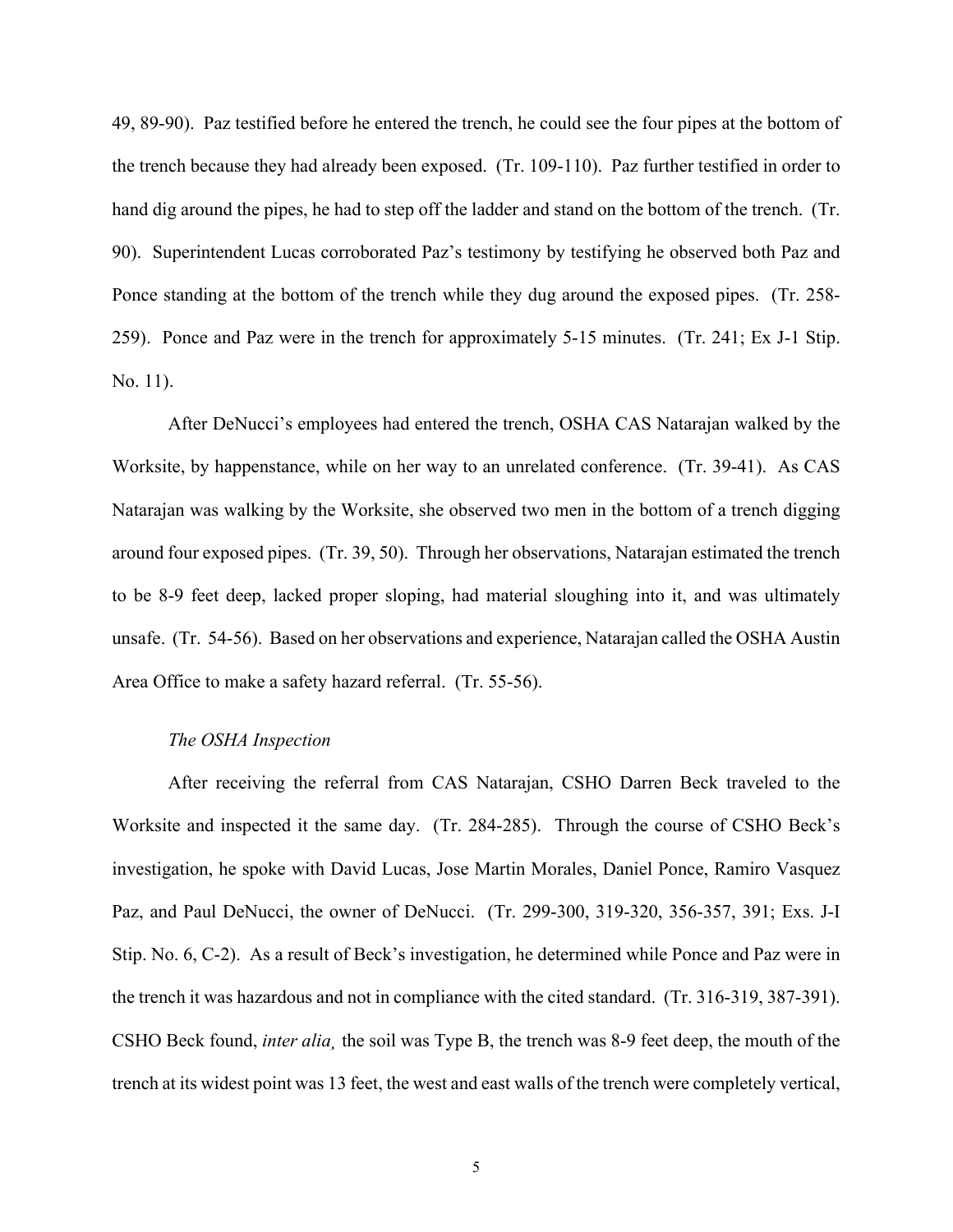the north wall was insufficiently benched, and the south wall was not benched at all. (Tr. 292-293, 295, 304, 306-319 360-367, 377; Exs. J-1 Stip. No. 9, C-6 at p. 580, C-7, R-13; R-21). Furthermore, Beck determined the widest part of the trench's bottom to be 3 feet. (Tr. 314-315); Ex. R-21 at p. 3).

DeNucci neither had nor enforced any trench safety rules pertaining to the Worksite. (Tr. 180, 206-207; Ex. J-1 Stip. No. 13). DeNucci's superintendent Lucas testified the written trench safety plan provided to OSHA was inapplicable to the Worksite. (Tr. 206-207). Morales testified he had never seen a written trench safety plan for the Worksite. (Tr. 161-162).

Furthermore, there were no safety measures taken before DeNucci employees entered the trench. Neither superintendent Lucas nor foreman Morales took any measurements of the trench before Ponce and Paz entered the trench. (Tr. 163-165, 174-175, 218-220). The record revealed that foreman Morales did not take any steps to determine the safety of the trench before Ponce and Paz entered. (Tr. 180). In fact, the record shows foreman Morales did not know the type of soil or what degree of angle slope was required. (Tr. 172-173). Ultimately, no safety precautions were relayed to the employees to make the trench safe or properly bench and slope it. (Tr. 180, 240- 241).

With the investigation concluded, Beck determined that DeNucci had violated the requirements of Section  $652(a)(1)$ . (Tr. 316-319, 387-391). Based on his findings, he recommended, and OSHA issued, a citation with two serious items for violations of 29 C.F.R. § 1926.21(b)(2) and 29 C.F.R. § 1926.652(a)(1). (Tr. 9-10, 320-321). As noted above, Complainant withdrew Citation 1, Item 1. Thus, the only item before the Court is Citation 1, Item 2, which alleges a violation of 29 C.F.R.  $\S$  1926.652(a)(1).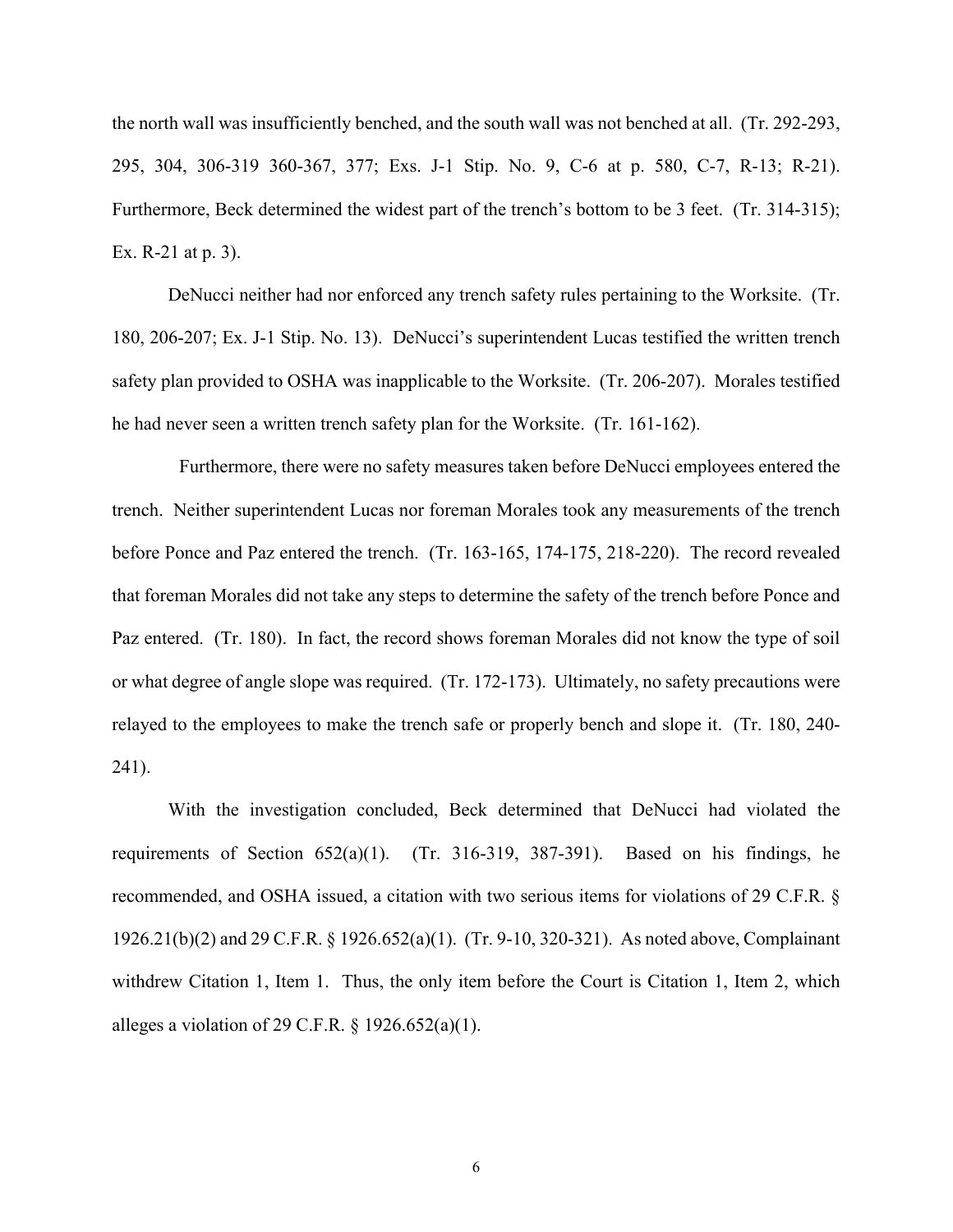## **IV. Discussion**

# **A. Law Applicable to Alleged Violations**

 In order to establish a violation of a safety standard under the Act, in this case 29 CFR §1926.652(a)(1), Complainant must prove by a preponderance of the evidence: (1) the cited standard applies; (2) the employer failed to comply with the terms of that standard; (3) employees had access to the hazardous condition covered by the standard; and (4) the employer knew, or with the exercise of reasonable diligence could have known, of the violative condition. *Astra Pharm. Prods*., 9 BNA OSHC 2126, 2129 (No. 78-6247, 1981), *aff'd in relevant part,* 681 F.2d 69 (1st Cir. 1982); See *Atlantic Battery Co.*, 16 BNA OSHC 2131, 2138 (No. 90-1747, 1994).

Complainant has the burden of establishing each element by a preponderance of the evidence. *See Hartford Roofing Co.*, 17 BNA OSHC 1361 (No. 92-3855, 1995). "Preponderance of the evidence" has been defined as:

The greater weight of the evidence, not necessarily established by the greater number of witnesses testifying to a fact *but by evidence that has the most convincing force*; superior evidentiary weight that, though not sufficient to free the mind wholly from all reasonable doubt, is still sufficient to incline a fair and impartial mind to one side of the issue rather than the other.

Black's Law Dictionary, "Preponderance of the Evidence" (10th ed. 2014) (emphasis added).

# **1. Citation 1, Item 2**

Complainant alleged a serious violation of the Act in Citation 1, Item 2 as follows:

29 CFR  $1926.652(a)(1)$ : Each employee in an excavation was not protected from cave-ins by an adequate protective system designed in accordance with 29 CFR 1926.652 (b) or (c):

 On or about July 30, 2018, employees were installing an electrical manhole for the City of Austin wastewater line improvements in an excavation approximately 8 feet deep with inadequate cave-in protection, exposing employees to a cave-in hazard.

*See* Citation at 7.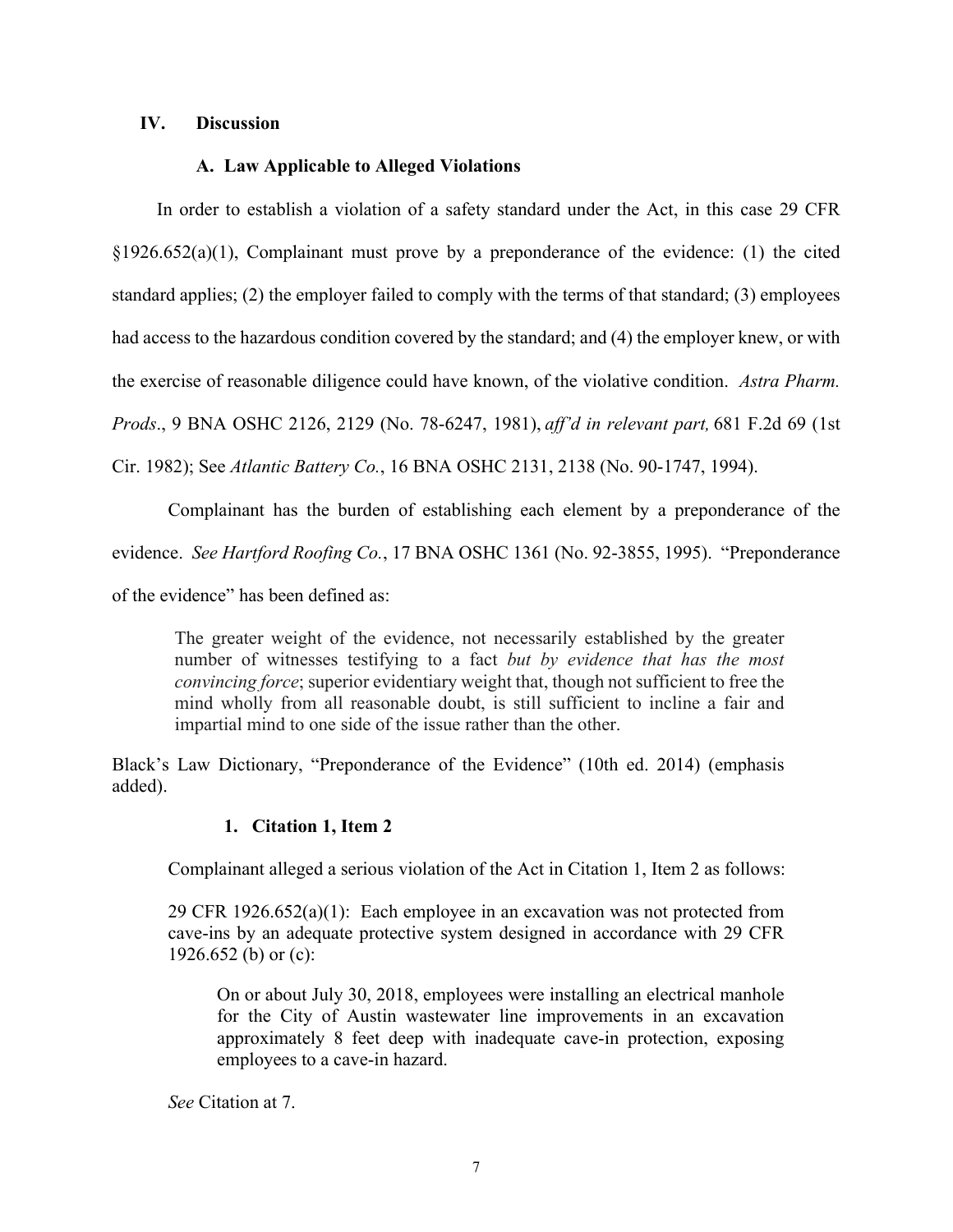The cited standard provides:

Each employee in an excavation shall be protected from cave-ins by an adequate protective system designed in accordance with paragraph (b) or (c) of this section except when: (i) Excavations are made entirely in stable rock; or (ii) Excavations are less than 5 feet (1.52m) in depth and examination of the ground by a competent person provides no indication of a potential cave-in.

29 C.F.R. § 1926.652(a)(1).

## **a. The Standard Applies**

Under Commission precedent, "the focus of the Secretary's burden of proving that the cited standard applies pertains to the cited conditions, not the particular cited employer." *Ryder Transp. Servs.*, 24 BNA OSHC 2061, 2064 (No. 10-0551, 2014) (concluding "that the Secretary has failed to establish that the cited general industry standard applies to the working conditions here"); *KS Energy Servs., Inc.,* 22 BNA OSHC 1261, 1267 (No. 06-1416, 2008) (finding "the cited ... provision was applicable to the conditions in KS Energy's traffic control zone"), *aff'd*, 701 F.3d 367 (7th Cir. 2012); *Active Oil Serv., Inc.,* 21 BNA OSHC 1092, 1094 (No. 00-0482, 2005)(finding "that the confined space standard applies to the cited conditions" because "the vault was a confined space"); *Arcon, Inc.,* 20 BNA OSHC 1760, 1763 (No. 99-1707, 2004)("In order to establish a violation, the Secretary must show that the standards applied to the cited conditions.")

DeNucci was a construction company performing construction and excavation services when the violation occurred. (Ex. J-1 Stip. Nos. 2, 5, 7, 8). Therefore, the excavation work DeNucci performed would fall under the purview of Part 1926, Subpart P, Section 650 - Excavations. Any hazards involving excavations or trenches would fall within the scope of the aforementioned Subpart including its relevant sections. 29 C.F.R. § 1926.650.

The scope and application paragraph of 29 C.F.R. § 1926.650 is quite extensive and broad in its applicability. The excavation regulations scope applies to "all open excavations made in the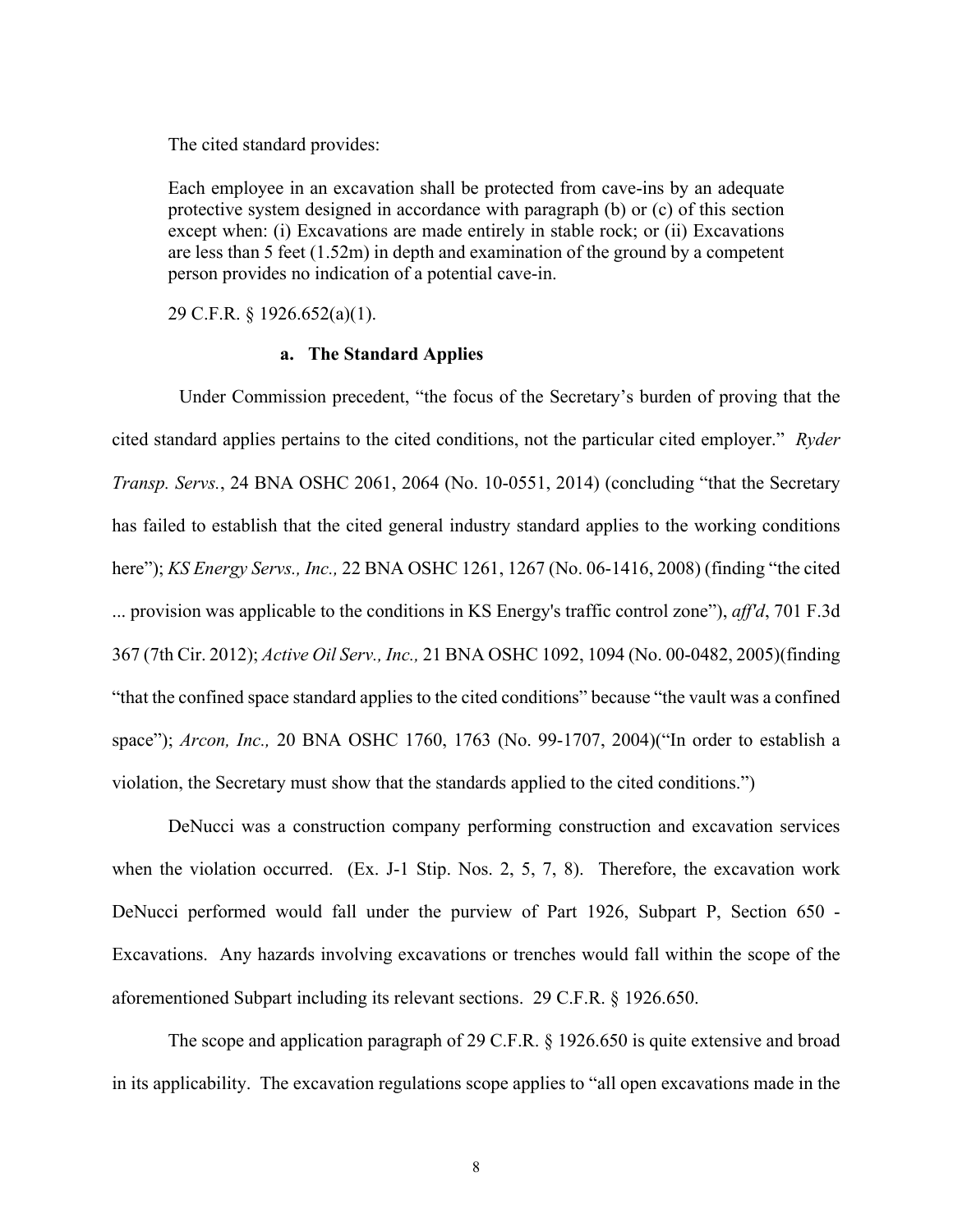earth's surface" and "excavations are defined to include trenches." 29 C.F.R. § 1926.650(a). Excavation is further defined as "any man-made cut, cavity, trench, or depression in an earth surface, formed by earth removal." *See* 29 C.F.R. § 1926.650(b). A trench or trench excavation is defined as "a narrow excavation (in relation to its length) made below the surface of the ground. In general, the depth is greater than the width, but the width of a trench (measured at the bottom) is not greater than 15 feet (4.6 m) …" *See* 29 C.F.R. § 1926.650(b). CSHO Beck concluded the trench was 8-9 feet deep, the mouth of the trench at its widest point was 13 feet and was three feet wide at the bottom. The trench was deeper than it was wide. (Tr. 314-315, 385-386; Ex. R-21). The Court finds 29 C.F.R. § 1926.652(a)(1) applies.

### **b.** The Standard was Violated.

Although the cited standard applies, Respondent contends Complainant failed to show Respondent did not comply with its terms. Respondent argues between the time CAS Natarajan saw two men in the trench and when CSHO Beck arrived on scene, the excavation was materially altered. The Court finds Respondent's argument unpersuasive.

Here, the cited standard required Respondent to safeguard trenches in Type B soil<sup>[5](#page-8-0)</sup> by utilizing a system of benches and slopes at a 1:1 ratio or no more than a 45-degree angle or the use of trench box. *See* 29 C.F.R. § 1926.652(b); 29 C.F.R. § 1926 Appendix B to Subpart P (Table B-1.2). The record reveals the west and east walls of the trench were not sloped to 45-degrees when Ponce and Paz were in the trench. (Tr. 54, 99-100, 186-187, 214, 310; Ex. C-6 at pp. 573-574, 580). It is undisputed Respondent did not use a trench box. Instead, the record shows the west and east walls were vertical at the time the employees were in the trench and at the time CSHO Beck arrived. (Tr. 54, 99-100, 186-187, 214, 310; Ex. C-6 at pp. 573-574, 580).

<span id="page-8-0"></span><sup>&</sup>lt;sup>5</sup> The parties stipulated the soil type was Type B. (Ex. J-I Stip. No. 9).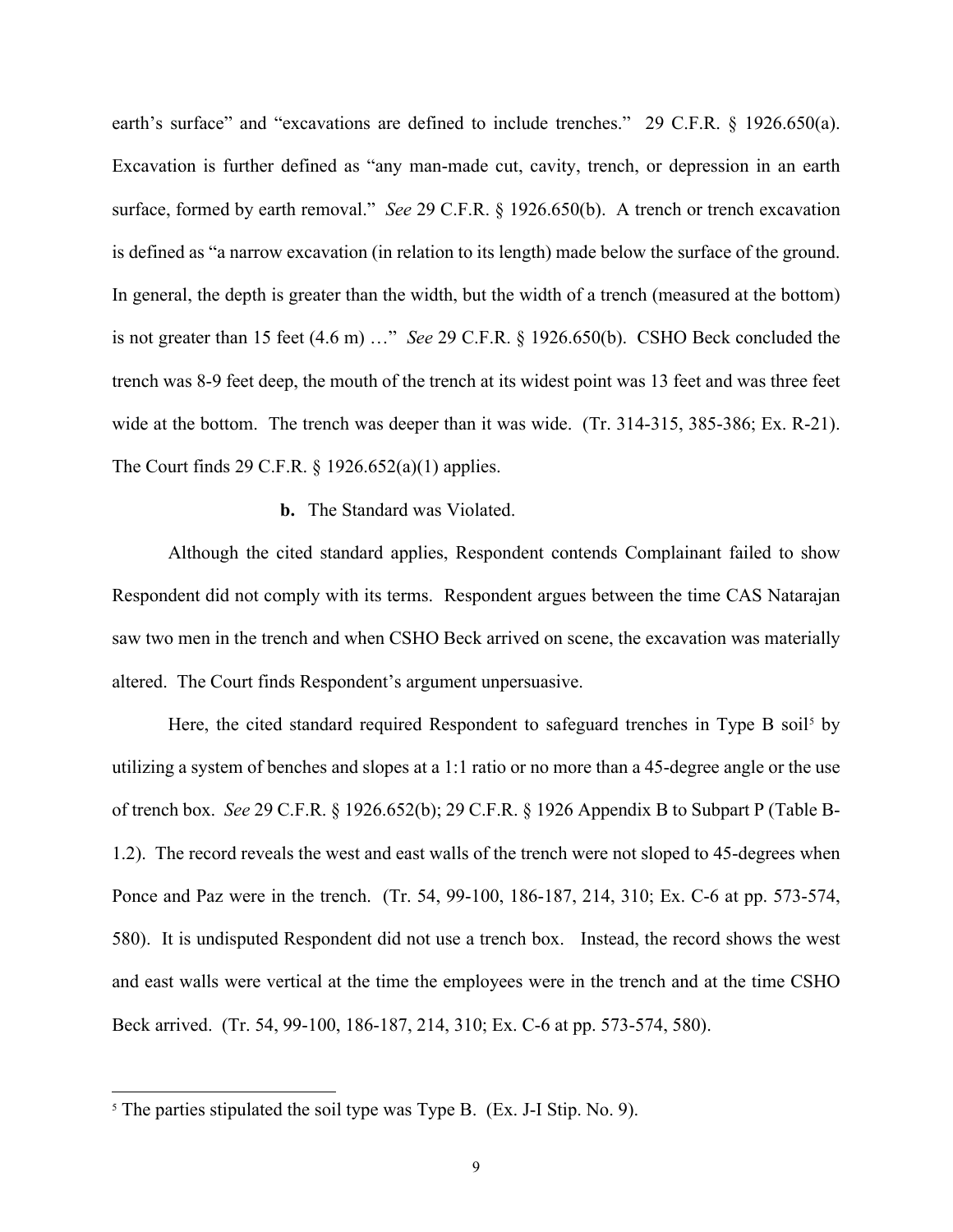Furthermore, the north and south sides of the trench had inadequate benching and/or sloping or none at all. (Tr. 310-313, 318-319; Ex. R-13). The north side of the trench contained three partial benches. (Tr. 306-311; Ex. R-21 at p. 4). Superintendent Lucas and CSHO Beck measured the height of the partial benches from the bottom of the trench as 3 feet 6 inches, 2 feet, and 2 feet 6 inches. (Tr. 295, 306-311; Ex. R-21 at p. 4). The north wall was also measured as benched back 5 feet. (Tr. 309-310; Ex. R-21 at p. 4). This partial benching did not extend the entire width of the trench. (Tr. 310; Ex. R-21 at p. 4). Additionally, the south side of the trench contained no slopping or benching. (Tr. 312-313; Ex. R-13 at p. 3). It would have been impossible for Respondent to slope the south wall at a 1:1 ratio without cutting through the paved sidewalk. (Tr. 53, 389-390; Ex. R-13 at p. 3). Because the trench was 8-9 feet deep, Respondent would have needed to slope or bench every wall of the trench back at least 8-9 feet in order to comply with the required 1:1 ratio in the cited standard. *See* 29 C.F.R. § 1926.652(b); 29 C.F.R. § 1926 Appendix B to Subpart P (Table B-1.2). However, the record reveals Respondent not only failed to bench the north side of the trench at least 8-9 feet back but did not bench or slope any of the trench's walls at a 1:1 ratio. (Tr. 295, 306-311; Ex. R-21 at p. 4).

Respondent asserts after Ponce and Paz exited the trench, the excavation was materially changed due to continued excavator and skid-steer operations. (Tr. 104, 108, 114, 115, 142). Respondent claims these operations significantly altered the configuration and dimensions of the trench. The Court finds these claims lack merit. While the testimony supports excavation activities continued after 10:30 a.m. (Tr. 104, 108, 114, 115, 142), the record overwhelmingly shows the area where Ponce and Paz were working by the pipes was undisturbed. (Tr. 89-90, 109- 110, 133-135; Exs. C-6 at pp. 572-573, R-21 at pp. 1, 4, R-28 at pp. 1-2). Both Ponce and Paz recalled standing and cleaning on and around the pipes prior to CSHO Beck's arrival. (Tr. 89-90,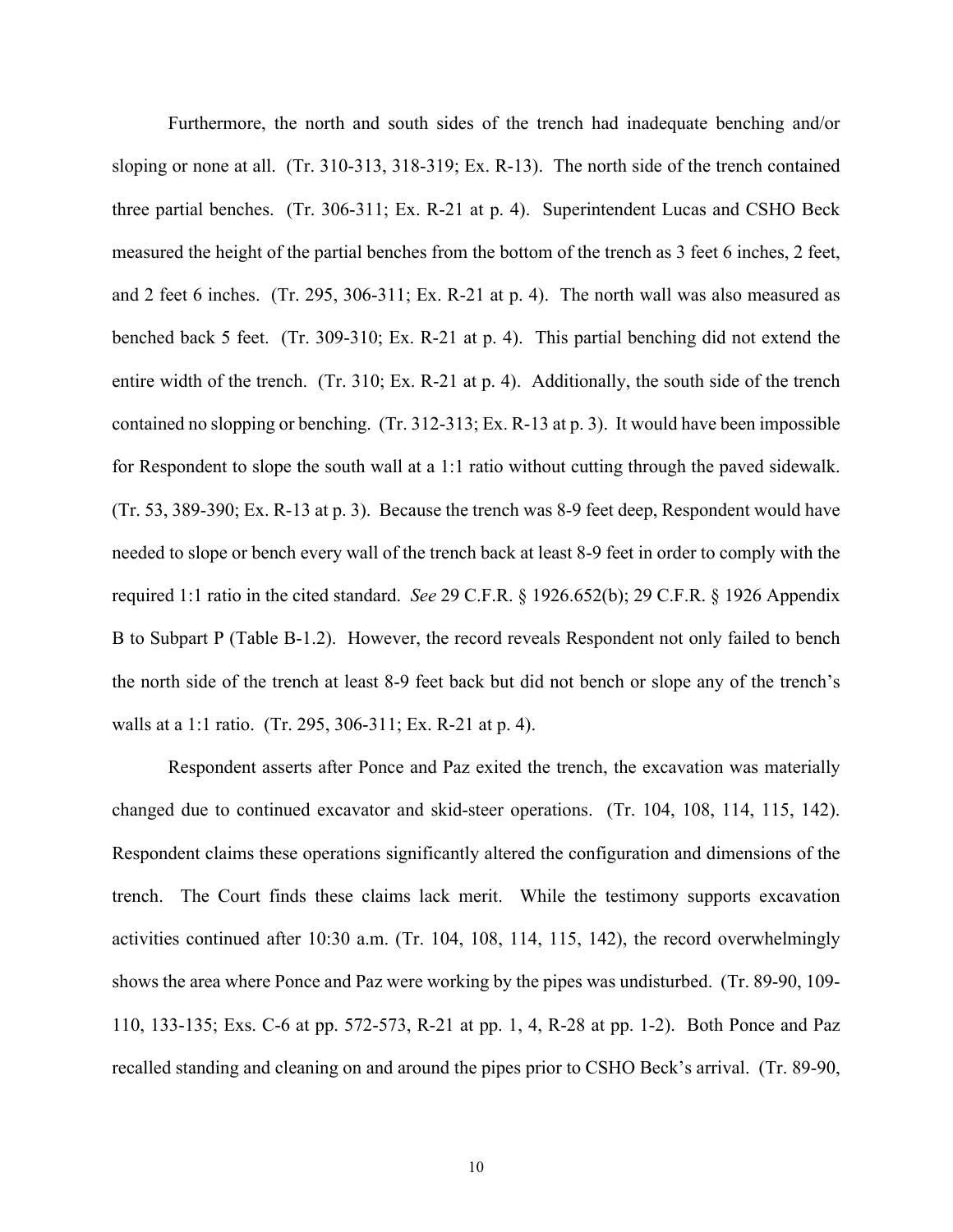109-110, 133-135). Two hours later when CSHO Beck arrived, these same four pipes were still clean and unaltered by subsequent excavation. (Tr. 292, 295-296, 316-319, 387-391; Exs. C-6 at pp. 572-573, R-21 at pp. 1, 4, R-28 at pp. 1-2). CSHO Beck measured the depth of these pipes to be 8 feet. (Tr. 292). It was not until Respondent released white sand into the trench the pipes were covered up. (Tr. 292, 295-296, 387-391; Exs. C-6, R-21, R-28). Respondent had dumped sand into the bottom of the excavation between the time CSHO Beck arrived at the Worksite and before he could finish his investigation. (Tr. 295-296).

In addition to the unaltered depth of the trench, the record indicates the length had not changed from the morning to the time of the inspection. (Tr. 319-320, 356-357). Respondent incorrectly argues in order to measure the width of a trench opening, you also measure outside of the opening including up to the cuts in the pavement or sidewalk. (Tr. 265-268; Exs. C-6 at p. 580, R-13). Following this erroneous formula, Respondent would have measured the trench opening to be 16 feet. (Tr. 265-268; Exs. C-6 at p. 580, R-13). The record revealed when measuring an opening of an excavation, the measurement does not include horizontal flat areas or sidewalks outside of the opening. (Tr. 304-305, 316-319; Ex. C-7). This sentiment is further supported by the diagrams and tables in the standard. *See* 29 CFR §1926, Subpart P, Appendix B, Table B-1.2. CSHO Beck correctly measured the trench opening to be 13 feet. (Tr. 360-361; Ex. R-13 at p. 3). The Court finds neither measurement would bring Respondent into compliance with the cited standard. *See* 29 C.F.R. § 1926, Subpart P, Appendix B, Table B-1.2). For an 8-9 feet deep trench with Type B soil, Respondent would have had to bench or slope on a 1:1 ratio. *See* 29 C.F.R. § 1926.652(b); 29 C.F.R. § 1926 Appendix B to Subpart P (Table B-1.2). Since the depth of the trench was 8-9 feet, Respondent needed to slope or bench the walls of the trench back at least 8-9 feet. *Id.* As such, the trench's opening needed to be at least 19-feet wide to account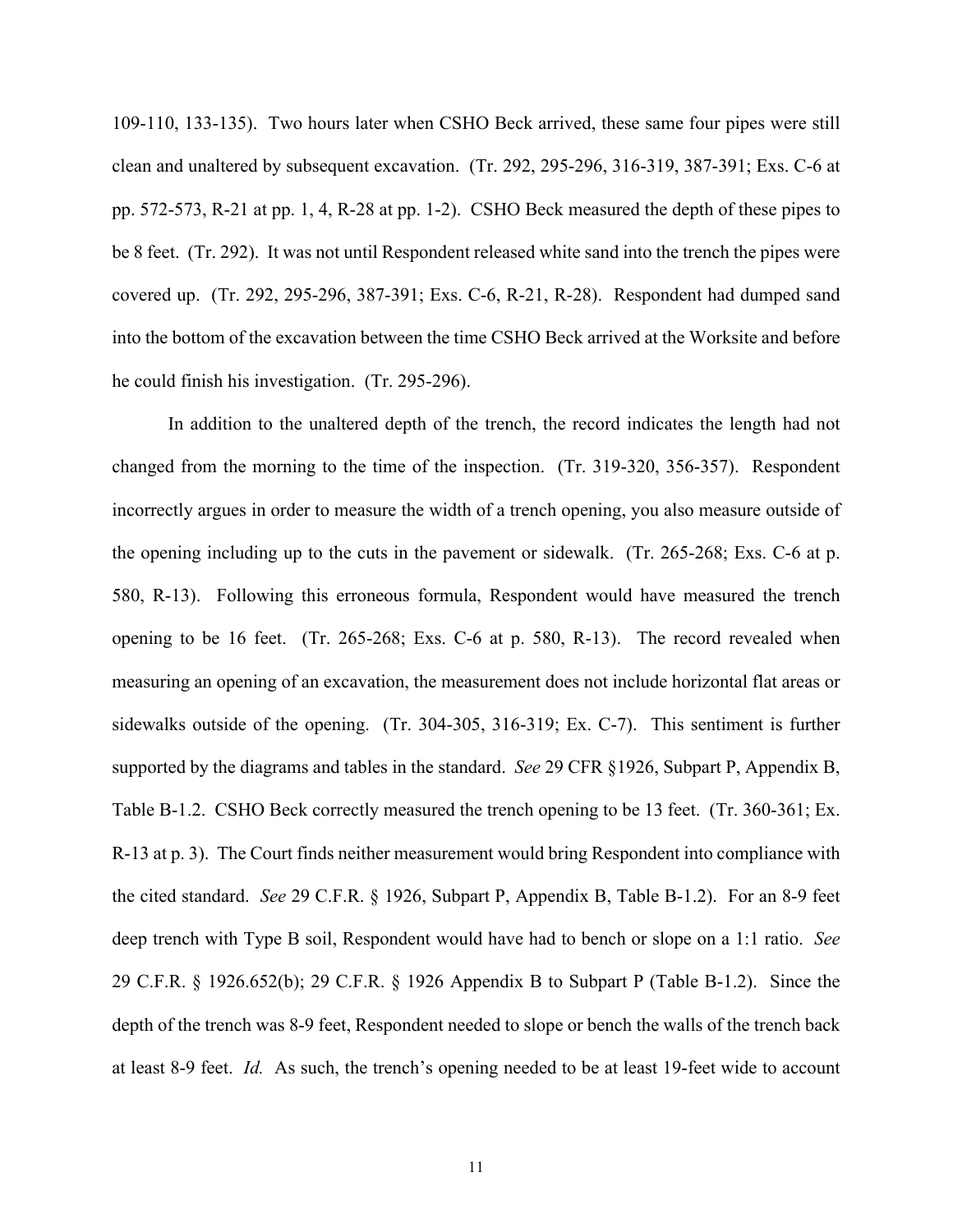for a depth of 8 feet and a width at the bottom of 3 feet. (Tr. 310-311, 390-391; Ex. C-7). In order to bring the trench into compliance, Respondent would have had to remove the pavement and sidewalk that CAS Natarajan was walking on or install a trench box. (Tr. 53; Ex. C-6 at pp. 580, 590). The record does not support the contention that the pavement or sidewalk was altered at all between the time CAS Natarajan saw two men in the trench and when CSHO Beck arrived for inspection. (Tr. 53, 360-361; Exs. C-6 at pp. 580, 590, R-13). Accordingly, in light of the abovementioned, the Court finds Respondent violated the terms of the standard.

### **c. Employees were Exposed to a Hazardous Condition**

 "The Secretary always bears the burden of proving employee exposure to the violative conditions." *Fabricated Metal Products, Inc.*, 18 BNA OSHC 1072, 1074 (No. 93-1853, 1997) (citations and footnotes omitted). The Commission's longstanding test for hazard exposure requires Complainant to "show that it is reasonably predictable either by operational necessity or otherwise (including inadvertence), that employees have been, are, or will be in the zone of danger." *Delek Ref., Ltd.*, 25 BNA OSHC 1365, 1376 (No. 08-1386, 2015) (*citing id.*). *See also Rockwell Intl. Corp.*, 9 BNA OSHC 1092 (No. 12470, 1980); *Gilles & Cotting*, 3 BNA OSHC 2002 (No. 504, 1976).[6](#page-11-0)

The zone of danger is the "area surrounding the violative condition that presents the danger to employees." *Boh Bros. Constr*. Co., LLC, 24 BNA OSHC 1067, 1085 (No. 09-1072, 2013) (*citing RGM Constr. Co.*, 17 BNA OSHC 1229, 1234 (No. 91-2107, 1995)). The zone of danger is determined by the hazard presented by the violative condition and is normally the area

<span id="page-11-0"></span><sup>&</sup>lt;sup>6</sup> In *Gilles & Cotting, Inc.*, the Commission rejected the "actual exposure" test, which required evidence that someone observed the violative conduct, in favor of the concept of "access", which focuses on the possibility of exposure under the conditions. *See Gilles & Cotting, Inc*., 3 BNA OSHC at 2002 (holding "that a rule of access based on reasonable predictability is more likely to further the purposes of the Act than is a rule requiring proof of actual exposure").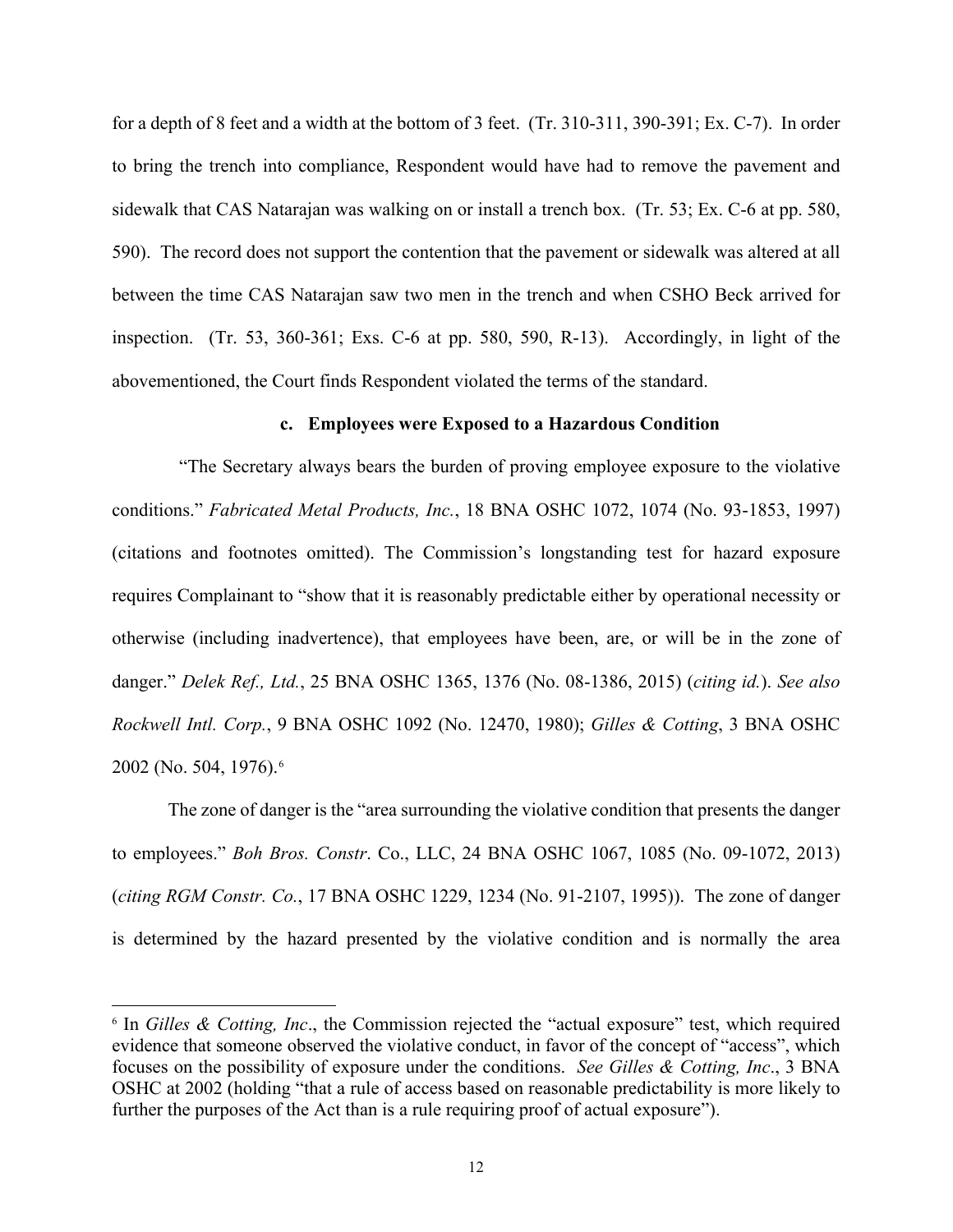surrounding the violative condition that presents the danger to employees which the standard is intended to prevent. *RGM Construction*, Co., 17 BNA OSHC at 1234; *Gilles & Cotting, Inc*., 3 BNA OSHC at 2003.

Respondent's employees, Ponce and Paz, were directly exposed to a hazardous condition when they worked in the noncompliant and unsafe trench. (Tr. 39, 50, 385-386; Ex. J-1 Stip. Nos. 10, 11). Courts have long held exposure is met by an employee's mere access to a hazardous situation. *Gilles & Cotting, Inc.*, 3 BNA OSHC 2002, 2003 (No. 504, 1976); *Donovan v. Adams Steel Erection, Inc.*, 766 F.2d 804, 812 (3d Cir. 1985); *S. Hens, Inc. v. Occupational Safety & Health Review Comm'n*, 930 F.3d 667, 681 (5th Cir. 2019). Here it is undisputed, and actually stipulated to, that Ponce and Paz had access to and entered the trench during the morning of July 30, 2018. (Ex. J-1 Stip. No. 10). Specifically, there was employee exposure at approximately 10:15 a.m. as CAS Natarajan walked past the Worksite and observed two employees in the bottom of the trench. (Tr. 39, 42-43, 47-48, 50, 65-66). Both employees corroborated Natarajan's testimony when they testified they were working on removing sand around and on the four pipes that had been exposed during excavation. (Tr. 89-90, 109-110, 133-135). Furthermore, both employees, and the weight of the evidence, indicates they were in the excavation 6-7 minutes each and separately. (Tr. 39, 42-43, 47-48, 50, 65-66, 89-90, 109-110, 133-135). As such, the Court finds Ponce and Paz were exposed employees.

#### **d. DeNucci had Actual Knowledge**

Respondent's knowledge of the violation may be established by showing the employer knew, or with reasonable diligence could have known of the violative condition. 29 U.S.C. § 666(k); *Nat'l Eng'g & Contracting Co. v. Occupational Safety & Health Admin,* 928 F.2d 762, 767 (6th Cir. 1991). An employer's awareness of the violation may be shown through actual or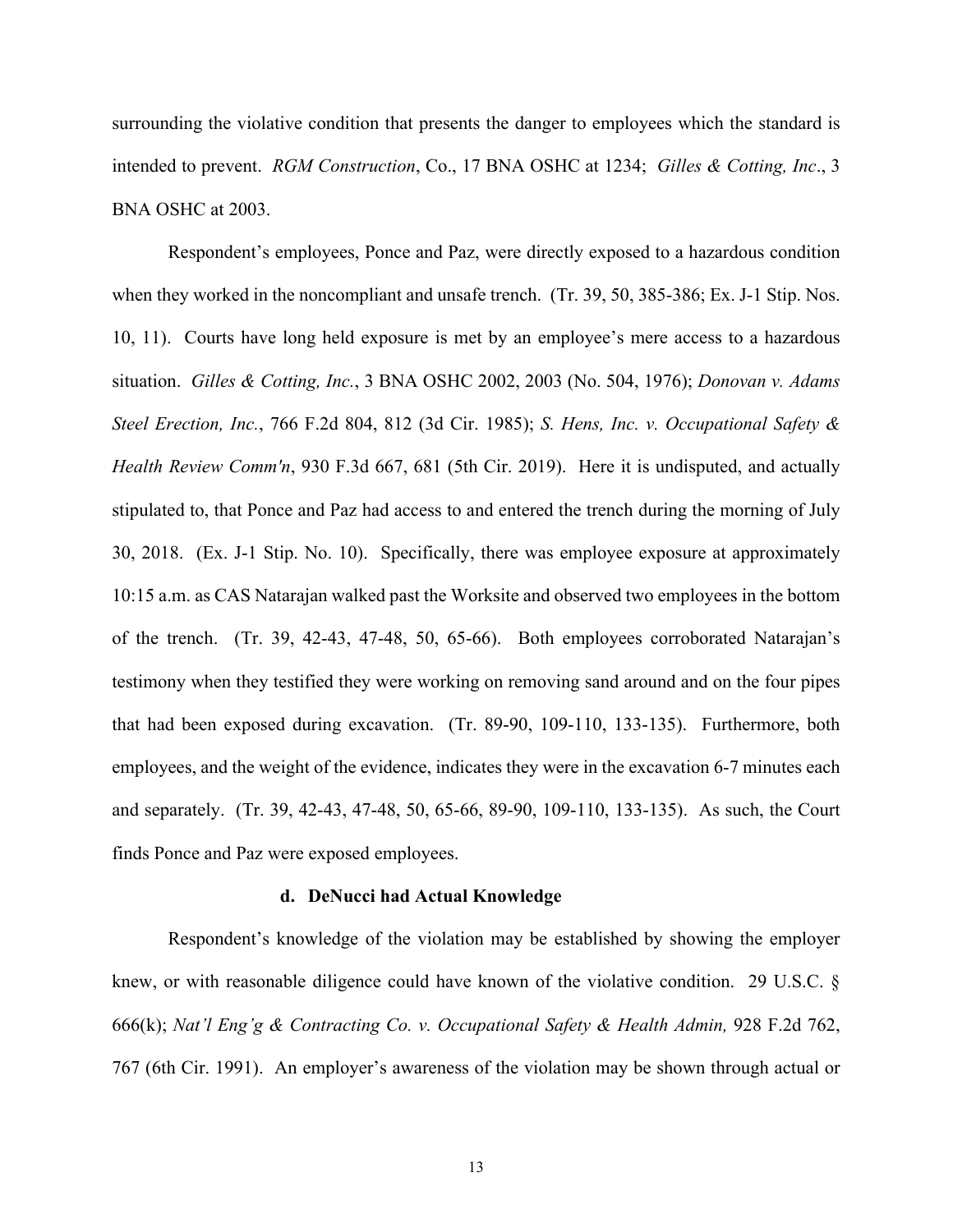constructive knowledge of said violation. It is not necessary to show the employer knew or understood the condition was hazardous. *Phoenix Roofing, Inc.*, 17 BNA OSHC at 1079-1080 (citations omitted); *Peterson Bros. Steel Erection Co.,* 16 BNA OSHC 1196, 1199 (No. 90-2304, 1999), *aff'd* 26 F.3d 573 (5th Cir. 1994).

The Court finds Respondent had actual knowledge. Actual knowledge is established when a supervisor directly engages in or sees a subordinate's misconduct. *See, e.g., Secretary of Labor v. Kansas Power & Light Co.,* 5 BNA OSHC 1202, at \*3 (No. 11015, 1977) (holding because the supervisor directly saw the violative conduct without stating any objection, "his knowledge and approval of the work methods employed will be imputed to the respondent"). Both superintendent Lucas and foreman Morales saw, and therefore, knew the employees were in the trench. (Ex. J-1 Stip. No. 12). Aside from Respondent stipulating to the fact Lucas and Morales had knowledge that Ponce and Paz entered the trench on July 30, 2018, the record substantiates Respondent's knowledge. Superintendent Lucas testified he saw Ponce and Paz in the trench. (Tr. 243). As such, the Court finds Respondent had actual knowledge that two of its employees had entered the Worksite trench. However, there is no proof Lucas or Morales entered the noncompliant trench.

According to the Commission, where Complainant shows a supervisor<sup>[7](#page-13-0)</sup> had actual knowledge of the violation, such knowledge is generally imputed to the employer." *Id.* (*citing* 

<span id="page-13-0"></span><sup>7</sup> It is well settled an employee who has been delegated authority over other employees, even if only temporarily, is considered to be a supervisor for the purposes of imputing knowledge to an employer. *Access Equipment Systems. Inc*., 18 BNA OSHC 1718, 1726 (No. 95-1449, 1999) (employee who was "in charge of" or "the lead person for" one or two employees who erected scaffolds "can be considered a supervisor). The Commission has long held it is the substance of the delegation of authority not the formal title of the employee having the authority. *Dover Elevator Co*., 16 BNA OSHC 1281 (No. 91-862, 1993). *See Diamond Installations*, 21 BNA OSHC 1688 (No. 02-2080, 2066 (permitting imputation of knowledge based on temporary delegation). A person not having the authority to hire or fire, such power is not "sine qua non" of supervisory status*. Rawson Contractors, Inc*., 20 BNA OSHC 1078, 1080 (No. 99-0018, 2003).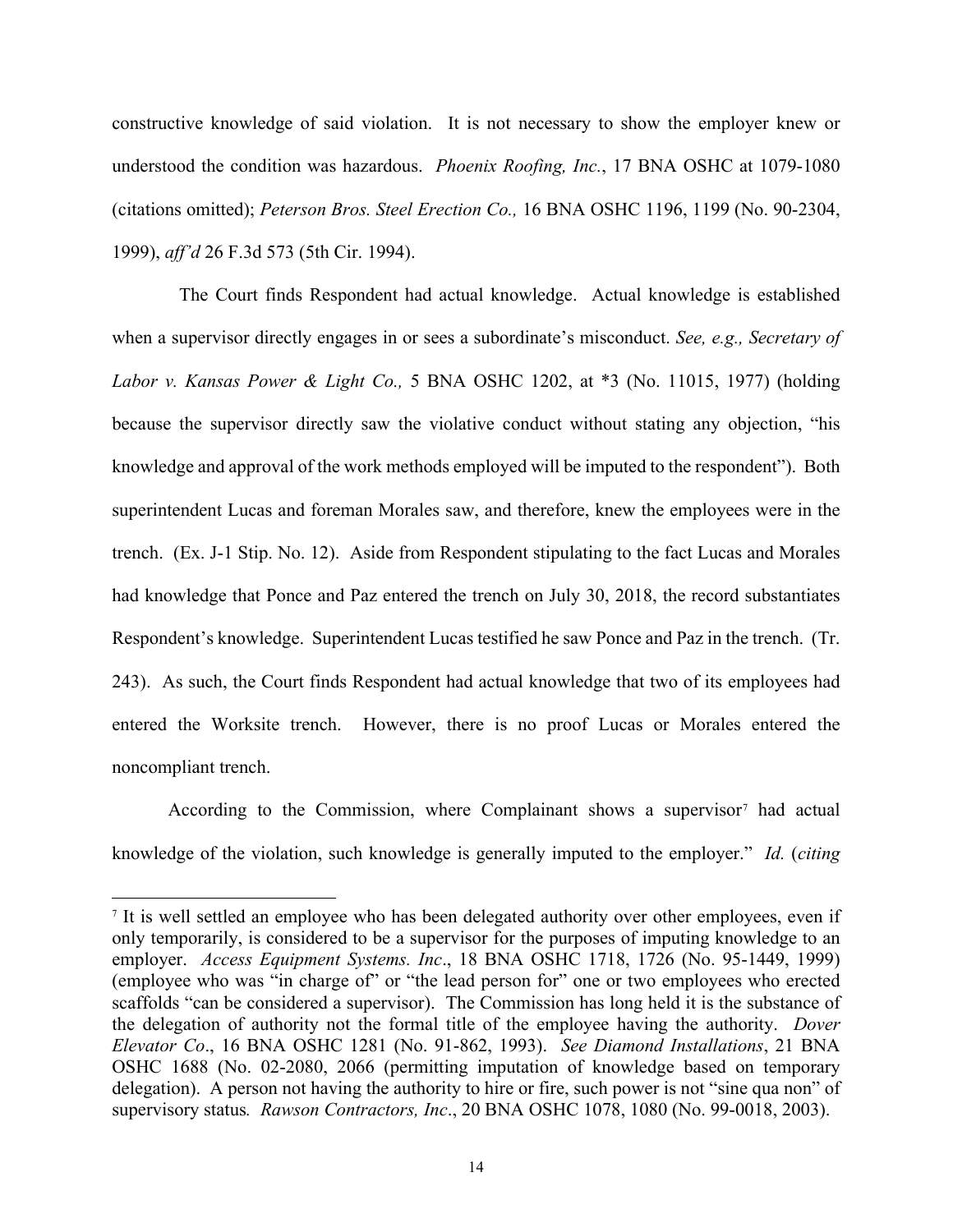*ComTran,* 722 F.3d at 1307–08). *See also Am. Eng'g & Dev. Corp.*, 23 BNA OSHC 2093, 2095 (No. 10-0359, 2012) quoting *Access Equip. Sys.*, 21 BNA OSHC 1400, 1401 (No. 03-1351, 2006) and *Regina Constr. Co.*, 15 BNA OSHC 1044, 1046 (No. 87-1309, 1991). The Fifth Circuit, in which this case arises, has addressed the issue of whether or not a supervisor's misconduct can be imputed to the employer absent a showing of foreseeability.<sup>[8](#page-14-0)</sup> In *Calpine Corporation v. Occupational Safety and Health Review Commission,* 774 Fed. Appx. 879 (5th Cir. 2019) (unpublished), the Fifth Circuit clarified its decision in *W. G. Yates & Sons Construction Co., OSHRC* 459 F.3d 604 (5th Cir. 2006). In *Calpine*, the Fifth Circuit clarified that *Yates* "addresses only when a supervisor's knowledge of his *own* misconduct violates an employer's policy of instructions." *See Yates,* 459 F.3d at 609 n. 8 (noting that the case addressed only situations where the supervisor himself engages in unsafe conduct contrary to the employer's policy.) There is no evidence to indicate the supervisor or foreman at the Worksite engaged in the misconduct of working in the trench – the evidence only establishes the supervisors observed the two employees working in the unprotected trench. Therefore, *Yates* is not applicable to this case.

Thus, *Calpine* and Commission precedent applies to the facts of this case. Under *Calpine* and Commission precedent, a supervisor's knowledge of his employee's misconduct may be imputed to the employer, without determining whether the supervisor's actions were foreseeable. *Am. Eng'g & Dev. Corp.*, 23 BNA OSHC 2093, 2095 (No. 10-0359, 2012), quoting *Access Equip. Sys.*, 21 BNA OSHC 1400, 1401 (No. 03-1351, 2006).

Both superintendent Lucas and foreman Morales knew the employees were in the trench. (Ex. J-1 Stip. No. 12). Aside from Respondent stipulating to the fact Lucas and Morales had

<span id="page-14-0"></span><sup>&</sup>lt;sup>8</sup> In general, "[w]here it is highly probable that a Commission decision would be appealed to a particular circuit, the Commission has . . . applied the precedent of that circuit in deciding the case—even though it may differ from the Commission's precedent." *Kerns Bros. Tree Serv*., 18 BNA OSHC 2064, 2067 (No. 96-1719, 2000) (citation omitted).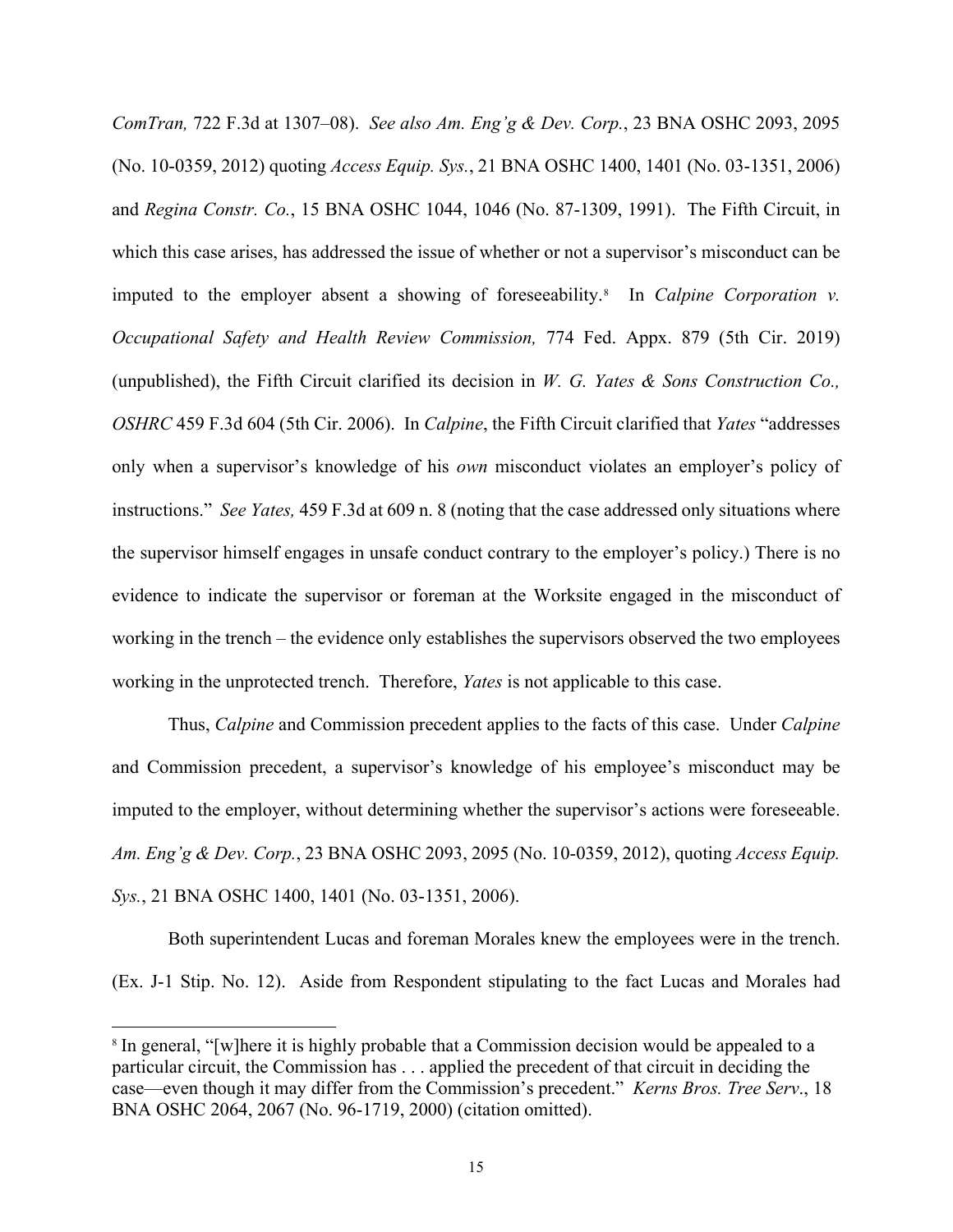knowledge Ponce and Paz entered the trench on July 30, 2018, the record substantiates Respondent's knowledge. Superintendent Lucas testified to specifically observing the employees in the trench. (Tr. 243). As such, the Court finds Respondent had actual knowledge two of its employees had entered the Worksite non-compliant trench and such knowledge will be imputed to Respondent. Accordingly, Citation 1, Item 2 shall be AFFIRMED.

## **e. Characterization**

Under the Act, "a serious violation shall be deemed to exist in a place of employment if there is a substantial probability that death or serious physical harm could result from a condition which exists ... unless the employer did not, and could not with the exercise of reasonable diligence, know of the presence of the violation." 29 U.S.C.  $\S$  666(k). If the possible injury addressed by a regulation is death or serious physical harm, a violation of the regulation is serious. *Mosser Construction*, 23 BNA 1044, 1047 (No. 08-0631, 2010); *Dec-Tam Corp.*, 15 BNA 2072, 2077 (No. 88-523, 1993). Complainant need not show there was a substantial probability an accident *would* occur; he need only show if an accident occurred, serious physical harm *could*  result. *See Sec'y of Labor v. Phelps Dodge Corp. v. Occupational Safety & Health Review Comm'n*, 725 F.2d 1237, 1240 (9th Cir. 1984).

Complainant alleges the violation of 29 C.F.R.  $\S$  1926.652(a)(1) is serious, which is supported by CSHO Beck's testimony. (Tr. 321). CSHO Beck testified that an improperly built trench could result in a cave-in, which has been shown to cause serious injuries, ranging from permanent disability to death. (Tr. 321; Ex. C-2). The Court finds the violation was serious within the meaning of section 17(k) of the Act.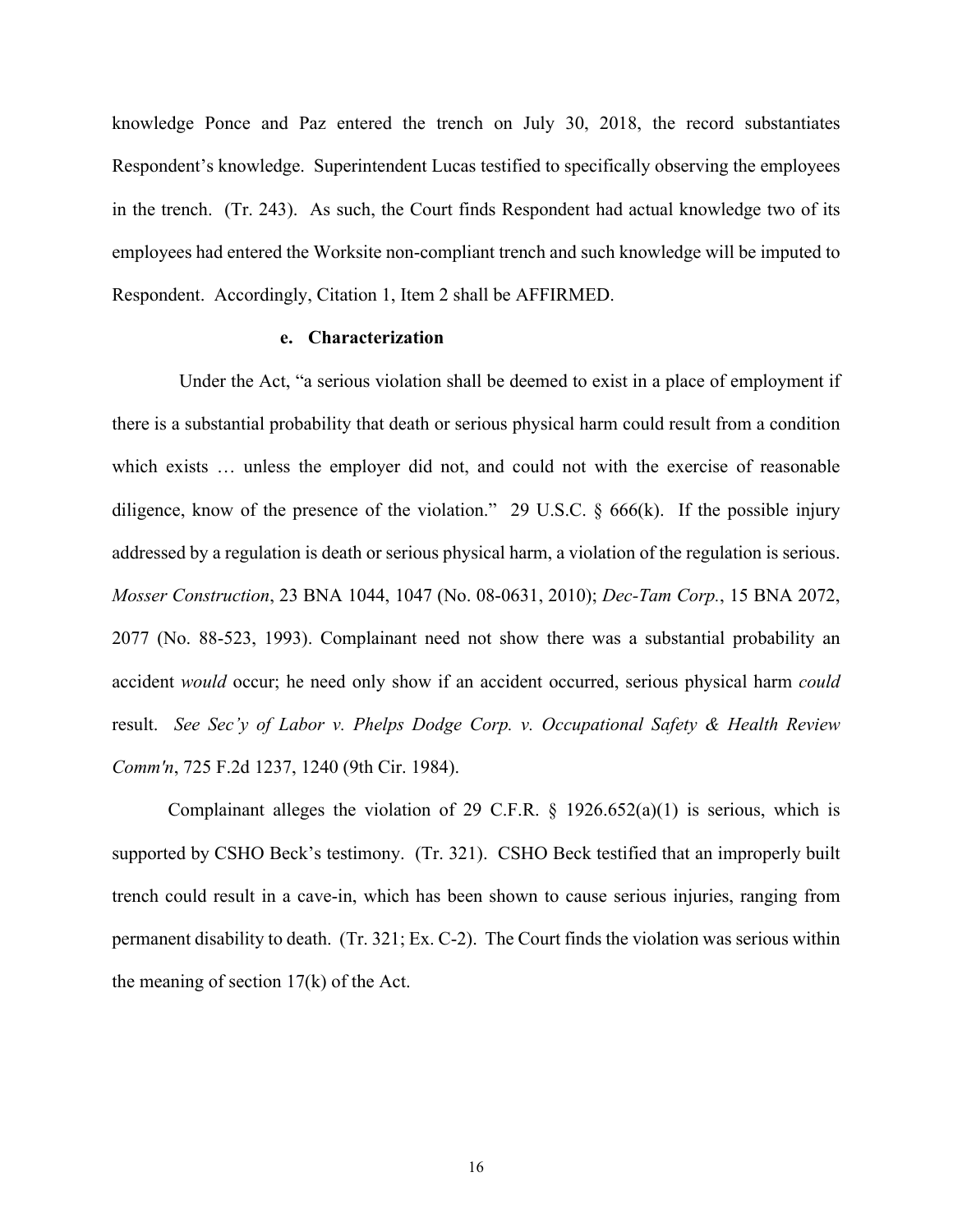### **Penalty**

When a citation is issued, it may include a penalty amount. *See* 29 U.S.C. § 659(a). OSHA has published a Field Operations Manual ("FOM") to, among other things, guide its employees in determining what penalty, if any, to propose for violations. FOM at 1-1, 6-1. FOM, Directive No. CPL-02-00-150, effective April 22, 2011, available at 4 Employment Safety and Health Guide, (CCH), ¶7965, at 12,133, 12,139 (2015). The penalty amounts proposed in a citation become advisory when an employer timely contests the matter. *Brennan v. OSHRC*, 487 F.2d 438, 441-42 (8th Cir. 1973); *Revoli Constr. Co.*, 19 BNA OSHC 1682, 1686 n. 5 (No. 00- 0315, 2001). The Secretary's proposed penalties are not accorded the same deference the Commission gives to reasonable interpretations of an ambiguous standard. *See Hern Iron Works*, 16 BNA OSHC 1619, 1621 (No. 88-1962, 1994) (rejecting Secretary's contention that his penalty proposals are entitled to "substantial weight"); *Nacirema Operating Co*., 1 BNA OSHC 1001, 1003 (No. 4, 1972) (declining to agree with the result or methodology the Secretary used to calculate the penalty). It is the Complainant's burden to introduce evidence bearing on the factors and explain how he arrived at the penalty he proposed. *Valdak Corp*., 17 BNA OSHC at 1138; *Orion Constr. Co., Inc.*, 18 BNA OSHC 1867, 1868 (No. 98-2014, 1999) (giving less weight to the history factor as the Secretary provided little specific information).

"Regarding penalty, the Act requires that "due consideration" be given to the employer's size, the gravity of the violation, the good faith of the employer, and any prior history of violations." *Briones Util. Co.*, 26 BNA OSHC 1218, 1222 (No. 10-1372, 2016) (*citing* 29 U.S.C. § 666(j); *Jim Boyd*, 26 BNA OSHC at 1117; *Capform, Inc.*, 19 BNA OSHC 1374, 1378 (No. 99- 0322, 2001), *aff'd*, 34 F. App'x 152 (5th Cir. 2002) (unpublished)). These factors are not necessarily accorded equal weight. *J.A. Jones Constr.*, 15 BNA OSHC 2201, 2216 (No. 87-2059,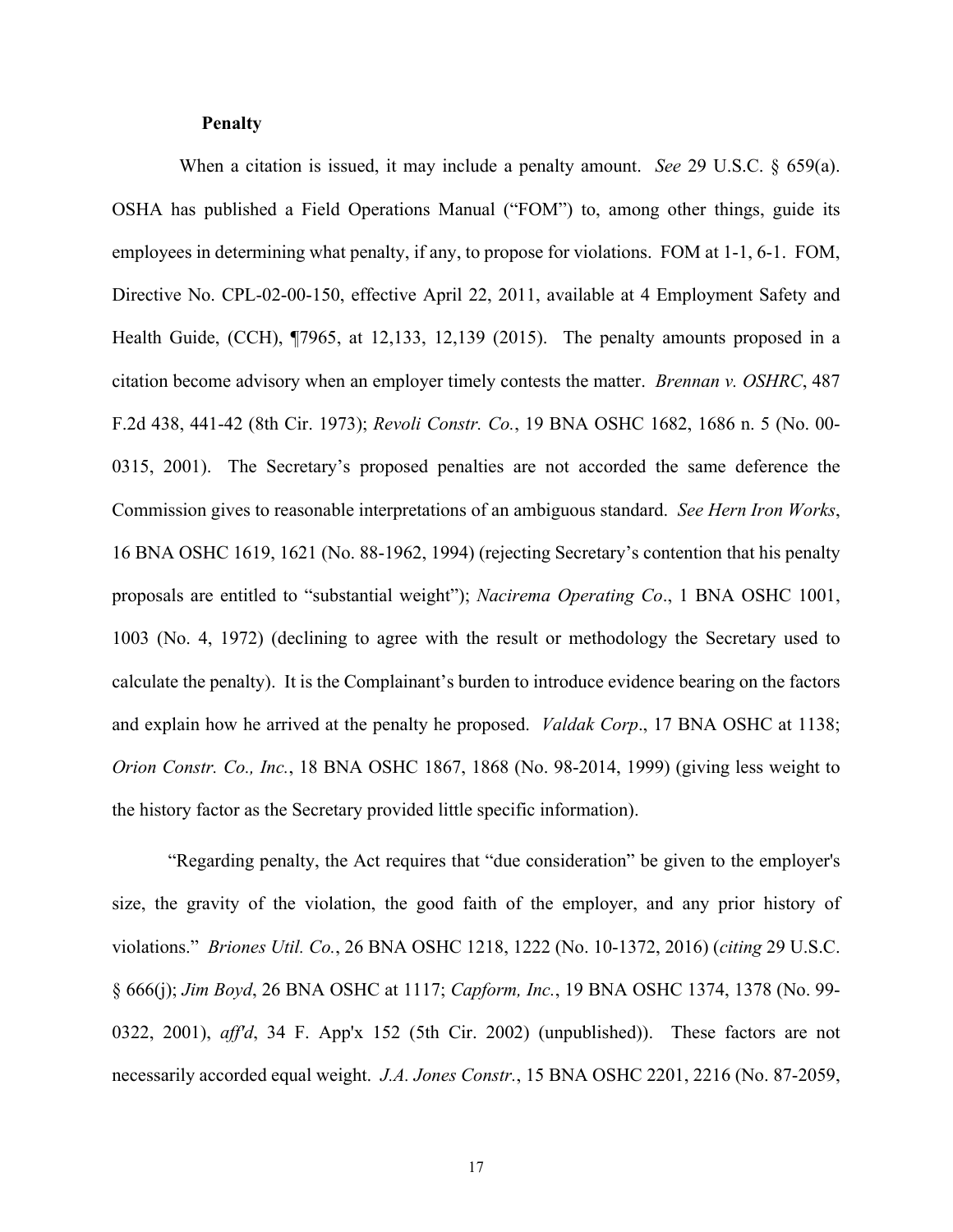1993) (*citation omitted*). When applying the penalty assessment factors, the Commission need not accord each one equal weight. *See, e.g.*, *Astra Pharm. Prods., Inc.*, 10 BNA OSHC 2070, 2071 (No. 78-6247, 1982); *Orion*, 18 BNA OSHC at 1867 (giving less weight to the size and history factors). Rather, the Commission assigns the weight that is reasonable under the circumstances. *Eric K. Ho,* 20 BNA OSHC 1361, 1379 (No. 98-1645, 2003) (Consol.), *aff'd sub nom., Chao v. OSHRC*, 401 F.3d 355 (5th Cir. 2005).

a. Gravity

The gravity of the violation is the principal factor in a penalty determination. Assessing gravity involves considering: (1) the number of employees exposed to the hazard; (2) the duration of exposure; (3) whether any precautions have been taken against injury; (4) the degree of probability that an accident would occur; and (5) the likelihood of injury. *See, e.g.*, *Capform, Inc.*, 19 BNA OSHC 1374, 1378 (No. 99-0322, 2001), *aff'd*, 34 F. Appx. 152 (5th Cir. 2002) (unpublished). *See also Ernest F. Donley's Son, Inc.*, 1 BNA OSHC 1186 (No. 43, 1973) (viewing gravity as the probability of an accident's occurrence and the extent of exposure). "A lack of injuries is not a measure for determining gravity or any other penalty factor." *Altor Inc.*, 23 BNA OSHC 1458, 1468 (No. 99-0958, 2011), *aff'd* 498 F. Appx. 145 (3d Cir. 2012) (unpublished). According to the CSHO, he assessed the gravity of the violation as moderate. He determined the severity of the violation was high due to the possibility of death or serious physical injury, but found the probability of any such injury occurring was low. (Tr. 322). Based on CSHO Beck's probability determination, which was due, in part, on Respondent having done some benching and shoring, the Court grants an additional five percent reduction.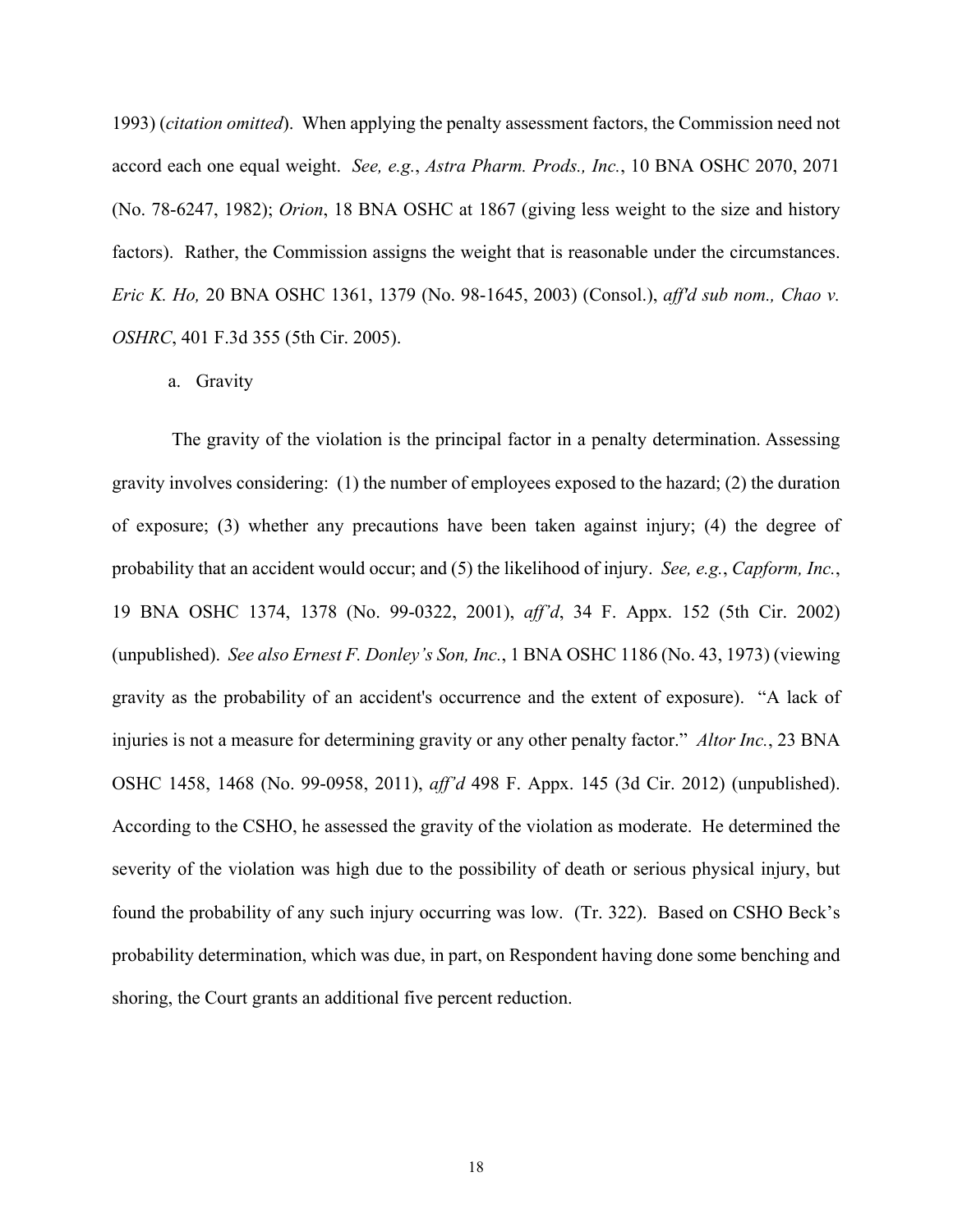b. Size

The gravity factor focuses on treating violations of similar quality and severity alike. In contrast, the other three factors—size, history, and good faith—require consideration of circumstances pertaining specifically to the cited employer. The Commission frequently relies on the number of employees to evaluate the merits of altering a penalty for size. The Commission has viewed the size factor as "an attempt to avoid destructive penalties" that would unjustly ruin a small business. *Colonial Craft Reprod*., 1 BNA OSHC at 1064. *See also Intercounty Constr. Corp.*, 1 BNA OSHC 1437, 1439 (No. 919, 1973), *aff'd,* 522 F.2d 777 (4th Cir. 1975). This concern for small businesses must be tempered with the need to achieve compliance with applicable safety standards. *Atlas Roofing Co. v. OSHRC,* 518 F.2d 990, 1001 (5th Cir.1975) (OSHA penalties are meant to "inflict pocket-book deterrence"), *aff'd,* 430 U.S. 442 (1977).

With respect to the size of the business, the CSHO initially recommended a 30% reduction. (Tr. 322-323). Based upon the evidence, the Court concludes no further reduction based on size is warranted.

c. History

The next statutory consideration, history, examines an employer's full prior citation history, not just prior citations of the same standard. *Orion,* 18 BNA OSHC at 1868; *Manganas Painting Co.*, 21 BNA OSHC 2043, 2055 (No. 95-0103, 2007) (Consol.) (history includes prior uncontested citations). Even if the prior violations were of a different degree or nature, and therefore could not support a repeat characterization, they still are properly part of the employer's history for penalty purposes. *Quality Stamping Prods., Co.*, 16 BNA OSHC at 1929. There was no penalty reduction for history because Respondent was not inspected during the five years prior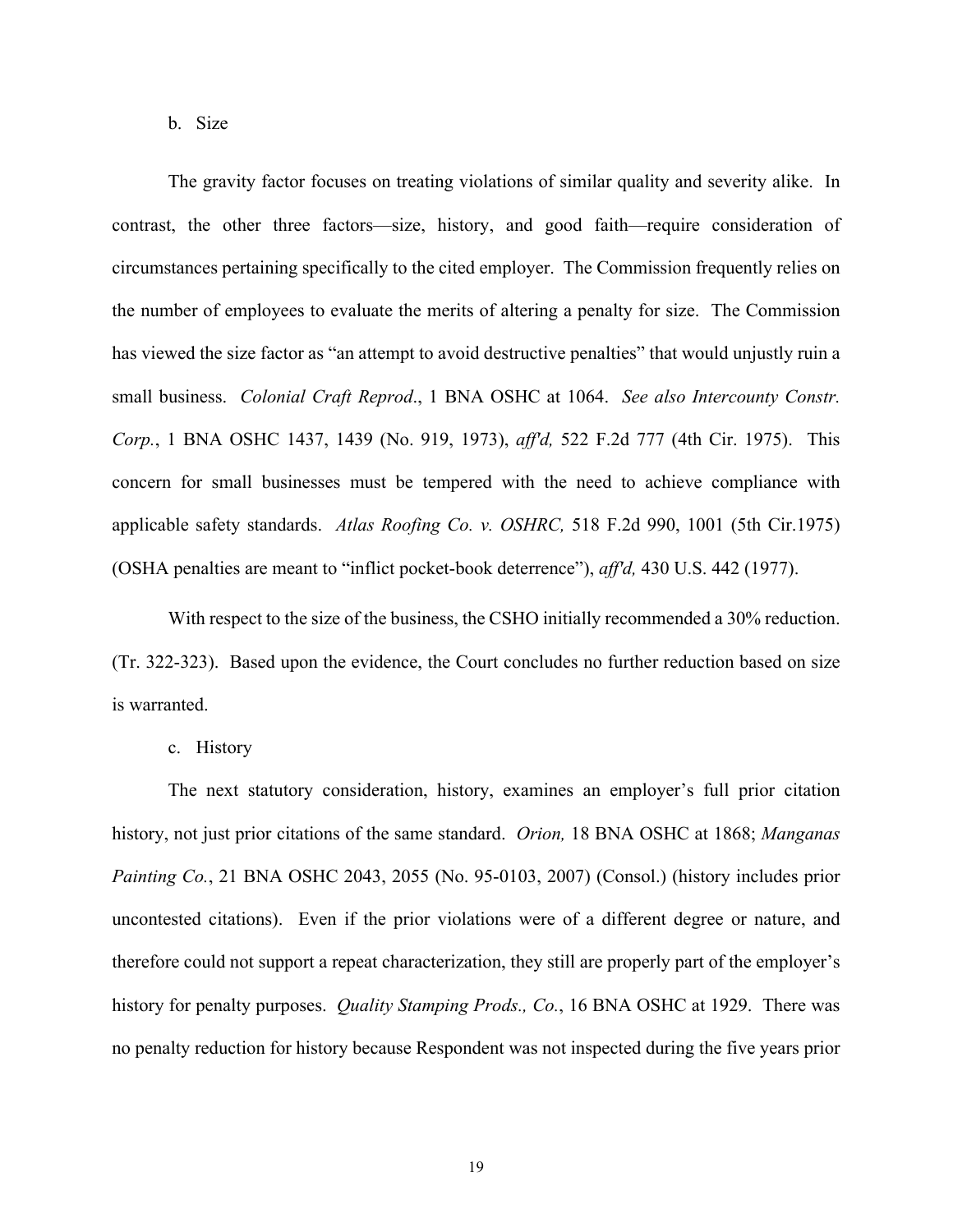to CSHO Beck's inspection. (Tr. 324). The Court grants a ten percent reduction for history as there have been no citations against Respondent over the past five years.

## d. Good Faith

As to the final factor, good faith, this entails assessing an employer's health and safety program, its commitment to job safety and health, its cooperation with OSHA, and its efforts to minimize any harm from the violation. *Monroe Drywall Constr., Inc*., 24 BNA OSHC 1209, 1211 (No. 12-0379, 2013); *Nacirema,* 1 BNA OSHC at 1002.

 There was no reduction for good faith because Respondent's safety program was not effective. (Tr. 323-324).[9](#page-19-0) *See, e.g.*, *Daniel Crowe Roof Repair*, 23 BNA OSHC 2001, 2017 (No. 10-2090, 2011) (where Commission Judge Dennis Phillips held a company's failure to provide its roofers with any form of fall protection or training demonstrates that it is not entitled to any credit for good faith in the penalty assessment). Although not binding precedent,<sup>[10](#page-19-1)</sup> the Court agrees with Judge Phillips and concludes Respondent's failure to provide an effective safety and health policy which it enforced demonstrates that it is not entitled to any credit for good faith.

Upon due consideration of section 666 (j) of the Act, the enumerated penalty calculation factors, and the facts of this case, the Court modifies the original penalty proposed by Complainant. Thus, a penalty of \$4,746 is assessed for Citation 1, Item 2.

<span id="page-19-0"></span><sup>9</sup> *See Aviation Constructors*, 18 BNA OSHC at 1922 ("While we find that [the employer] did not make good faith efforts to comply with respect to the particular provision of the standard at issue here, we nevertheless conclude that [the] overall circumstances should be taken into consideration in assessment of an appropriate penalty [for a willful violation]."); *Manganas Painting Co., Inc.*, 21 BNA OSHC 2043, 2055 (Nos. 95-0103, 2007) (consolidated) (good faith can be mitigating factor in determining penalty for willful violation), *rev'd in part on other grounds*, 540 F.3d 519 (6th Cir. 2008).

<span id="page-19-1"></span><sup>&</sup>lt;sup>10</sup>Although they may be persuasive, unreviewed administrative law judge decisions do not constitute binding precedent. *KS Energy Serv. Inc.*, 23 BNA OSHC 1483 (No. 09-1272, 2011); *Leone Constr. Co.*, 3 BNA OSHC 1979, 1981 (No. 4090, 1976).